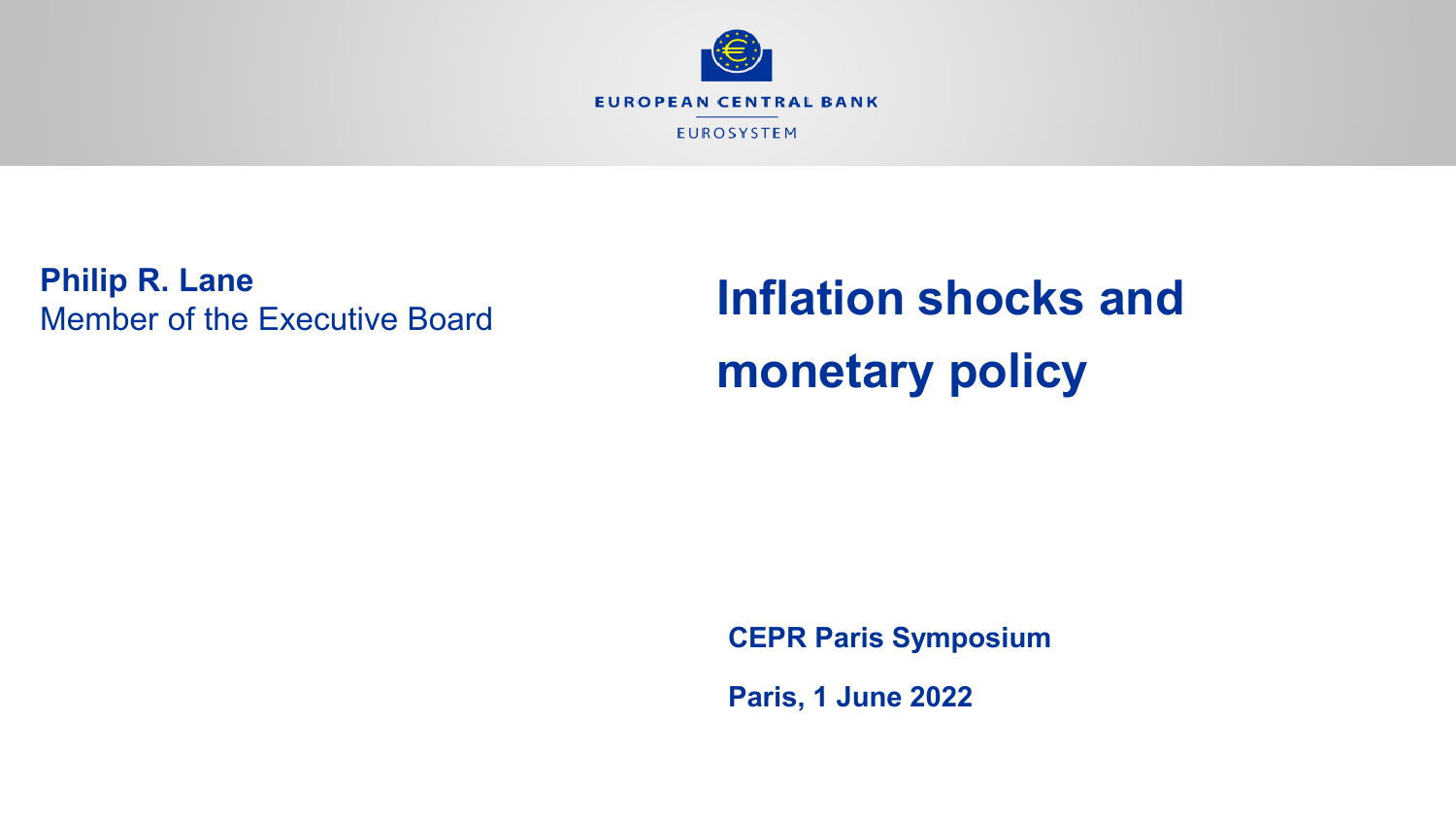### **HICP and ECB/Eurosystem staff projections**

#### (annual percentage change)



Sources: Eurostat and ECB/Eurosystem staff projections. Notes: Historical data are at monthly frequency. Forecast data are at quarterly frequency. The latest observation is for May 2022 (flash estimate) for HICP.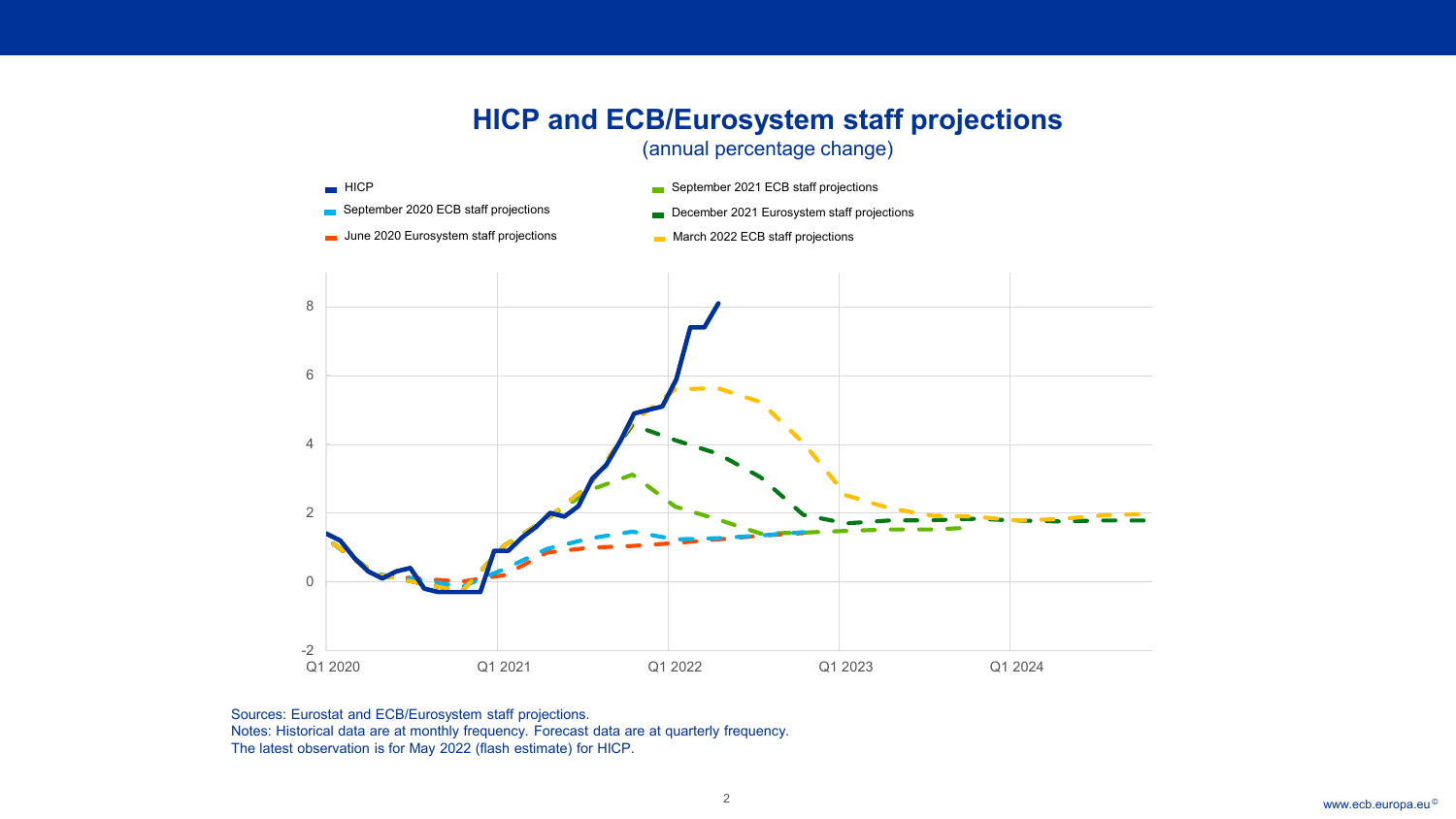### **Energy, food, goods and services inflation**

Rubric

(annual percentage changes)



Sources: Eurostat and ECB calculations. Note: The HICP – food series shown is HICP food including alcohol and tobacco. The latest observations are for May 2022 (flash estimate).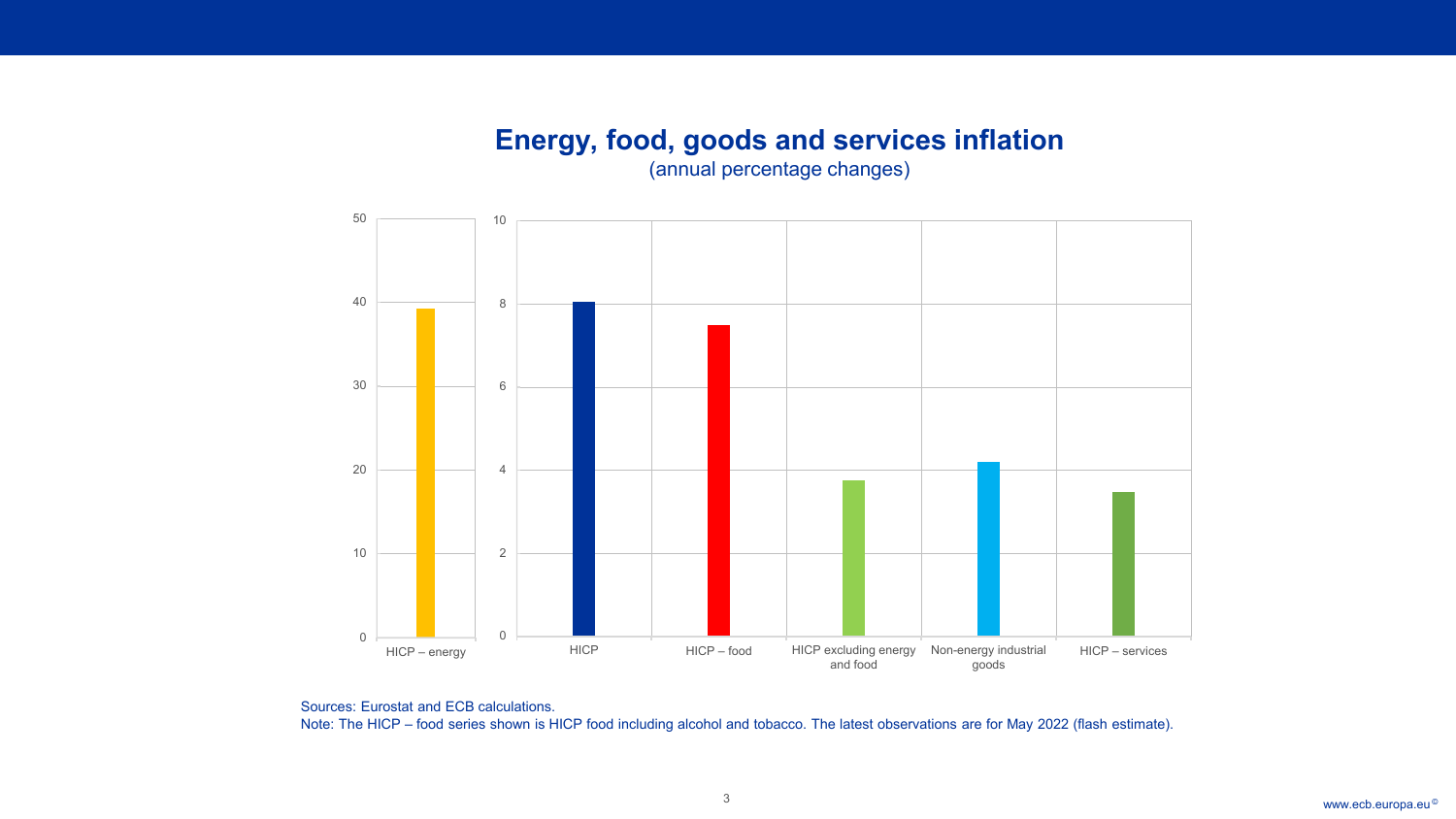### **Realised and expected level of HICP (left) and HICP excluding energy and food (right)** (percentages)



Source: Survey of Monetary Analysts. Note: Expectation is based on the median from the April 2022 Survey of Monetary Analysts.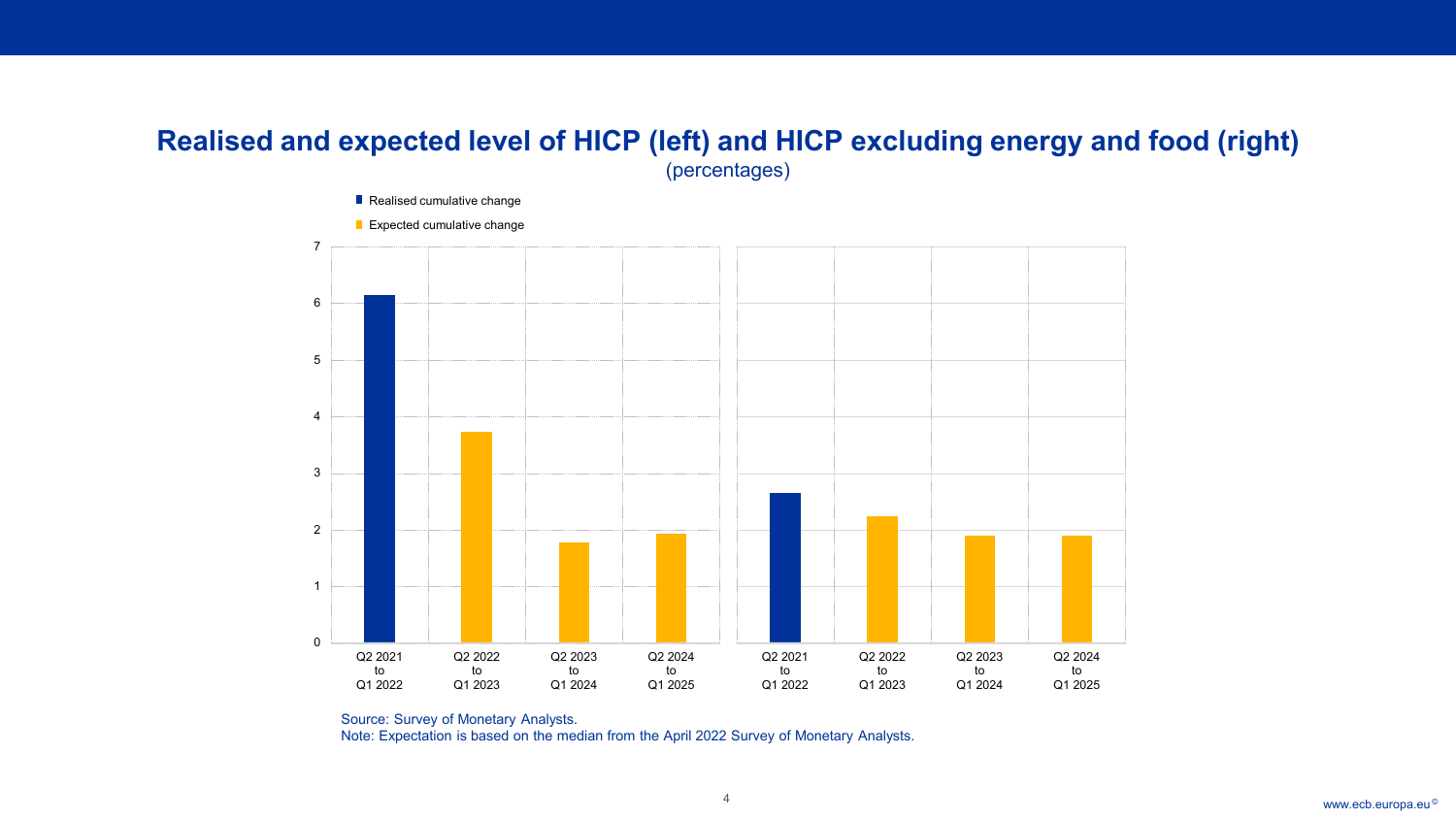### **End-of horizon projections for HICP and HICPX inflation in the ECB/Eurosystem staff projections**

(percentages per annum)



Source: ECB/Eurosystem staff macroeconomic projection exercise, ECB calculations. Notes: The last observation is for the March 2022 macroeconomic projection exercise.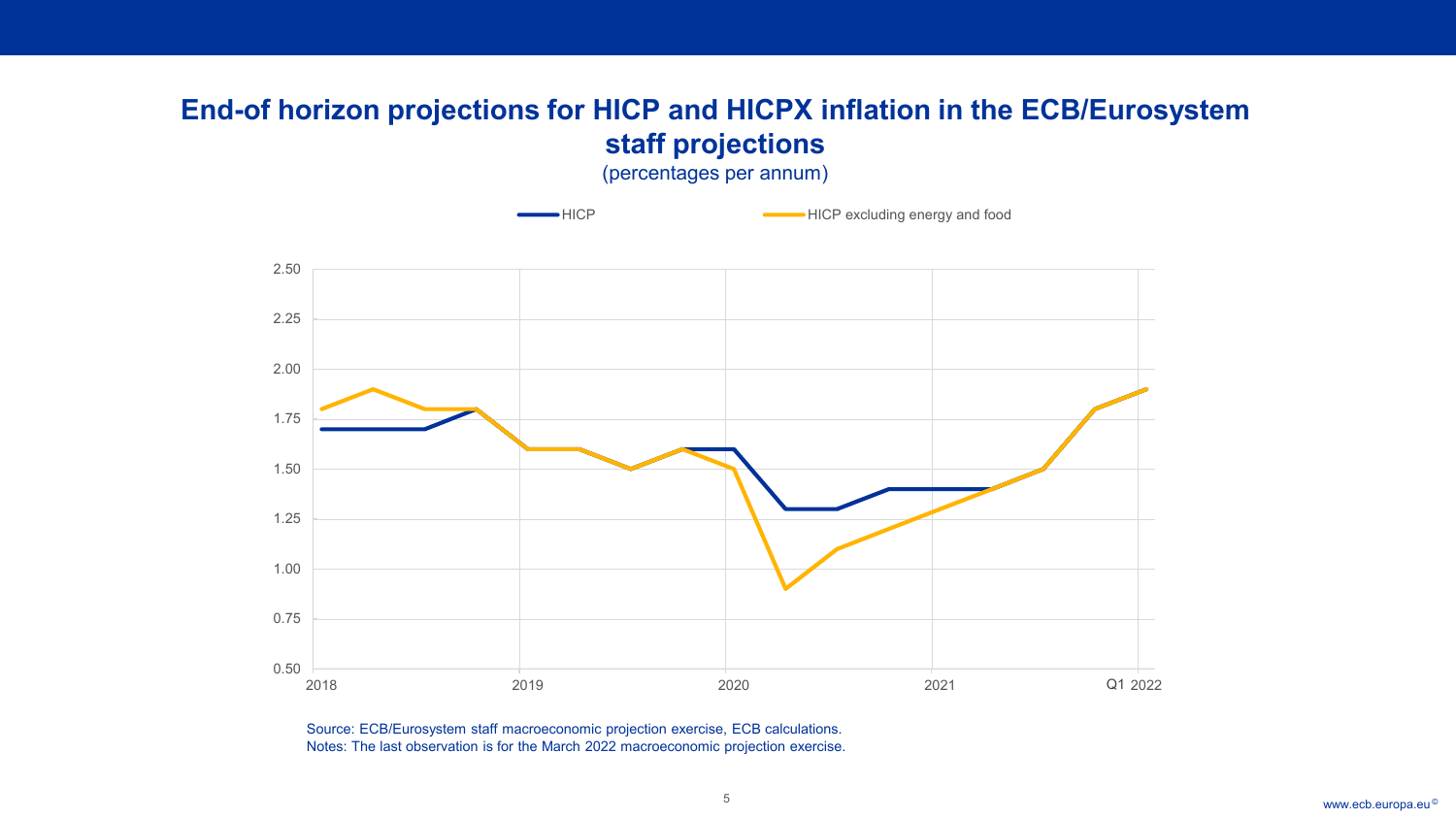# **Three inflation shocks**

- 1) Pandemic cycle: shutdowns; bottlenecks; reopening; balance sheets
- 2) Energy shock: supply disruptions; global transition; [terms of trade]
- 3) Russia-Ukraine war: energy; bottlenecks; uncertainty; [longer-term implications]

- Dynamic adjustment to shocks: impulse-responses; longer-term impact
- Euro area: re-anchoring versus de-anchoring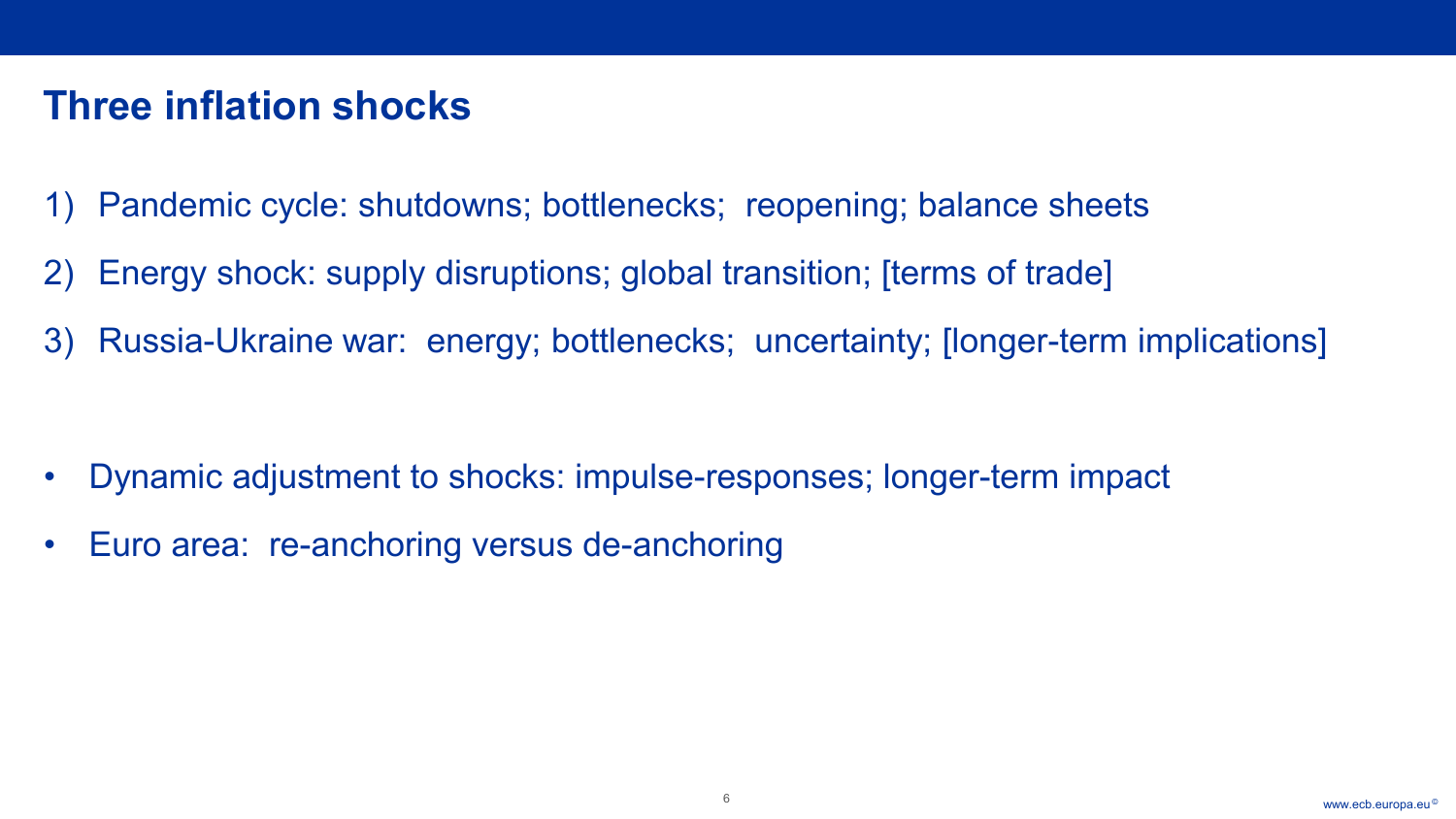### **Oil price decomposition** (daily cumulated percentage changes, since 1 January 2019)



Sources: Refinitiv, Bloomberg, International Energy Agency (IEA) and ECB staff calculations.

Rubric

www.ecb.europa.eu © Notes: Daily oil model from Venditti, F. and Veronese, G., "Global financial markets and oil price shocks in real time", Working Paper Series, No 2472, ECB, September 2020. Structural shocks are estimated using the spot price, the futures to spot spread, market expectations on oil price volatility and the stock price index. The risk component identifies shocks to risks to future oil demand, whereas the economic activity component identifies shocks to current demand from changes in economic activity. Latest observations: 31 May 2022.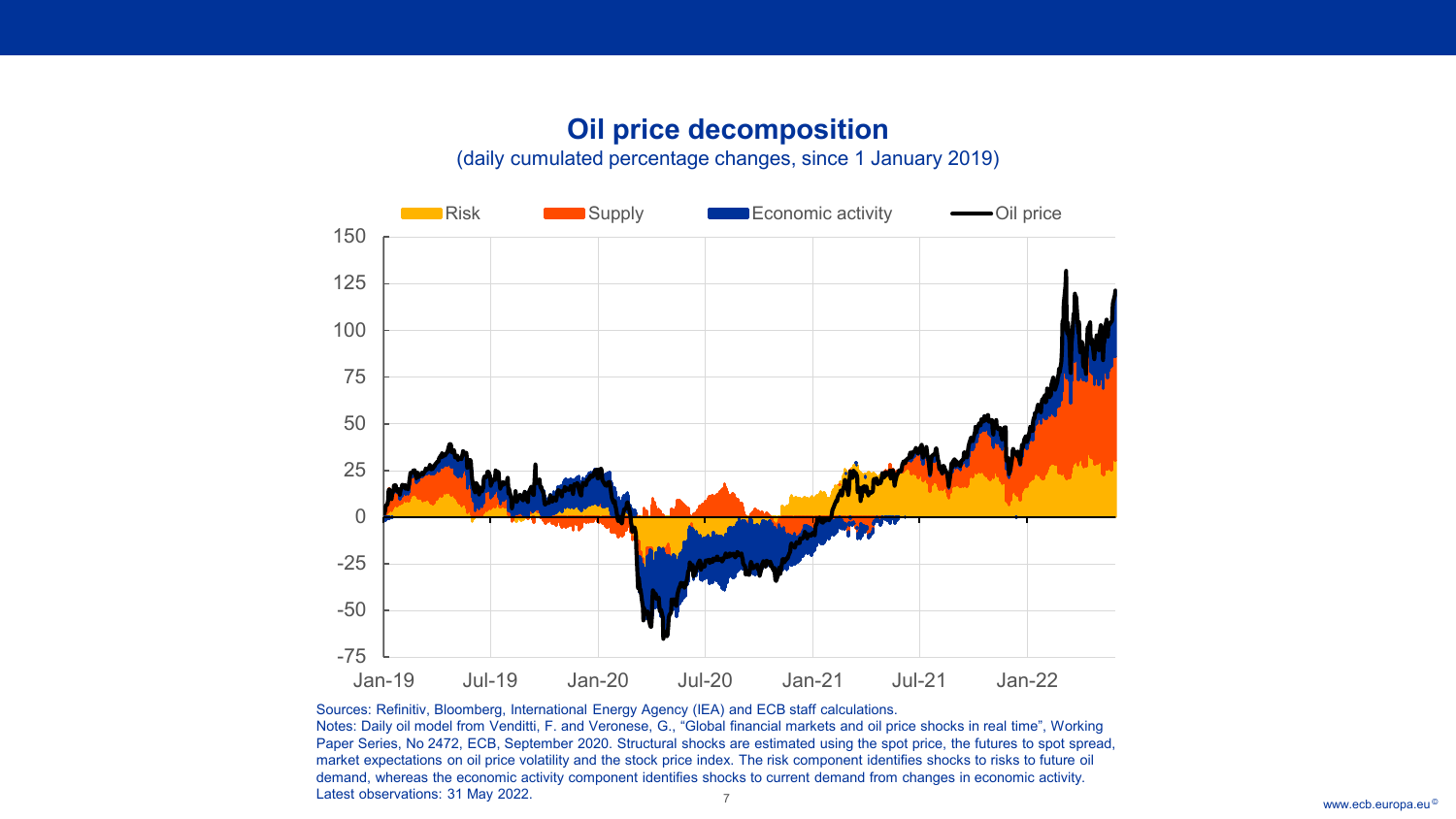### **Goods trade balance and income effect of terms of trade**

(left panel: in percentages of GDP; right panel: quarterly percentage point impact in terms of annual GDP growth)



#### Source: Eurostat and ECB calculations.

Rubric

Notes: left panel: The value for GDP in Q1 2022 is forecasted; right panel: The income effect of terms of trade is calculated by weighing export and import price changes by their respective volumes and considered as a percentage share of GDP. Latest observations: left panel: March 2022; right panel: Q4 2021.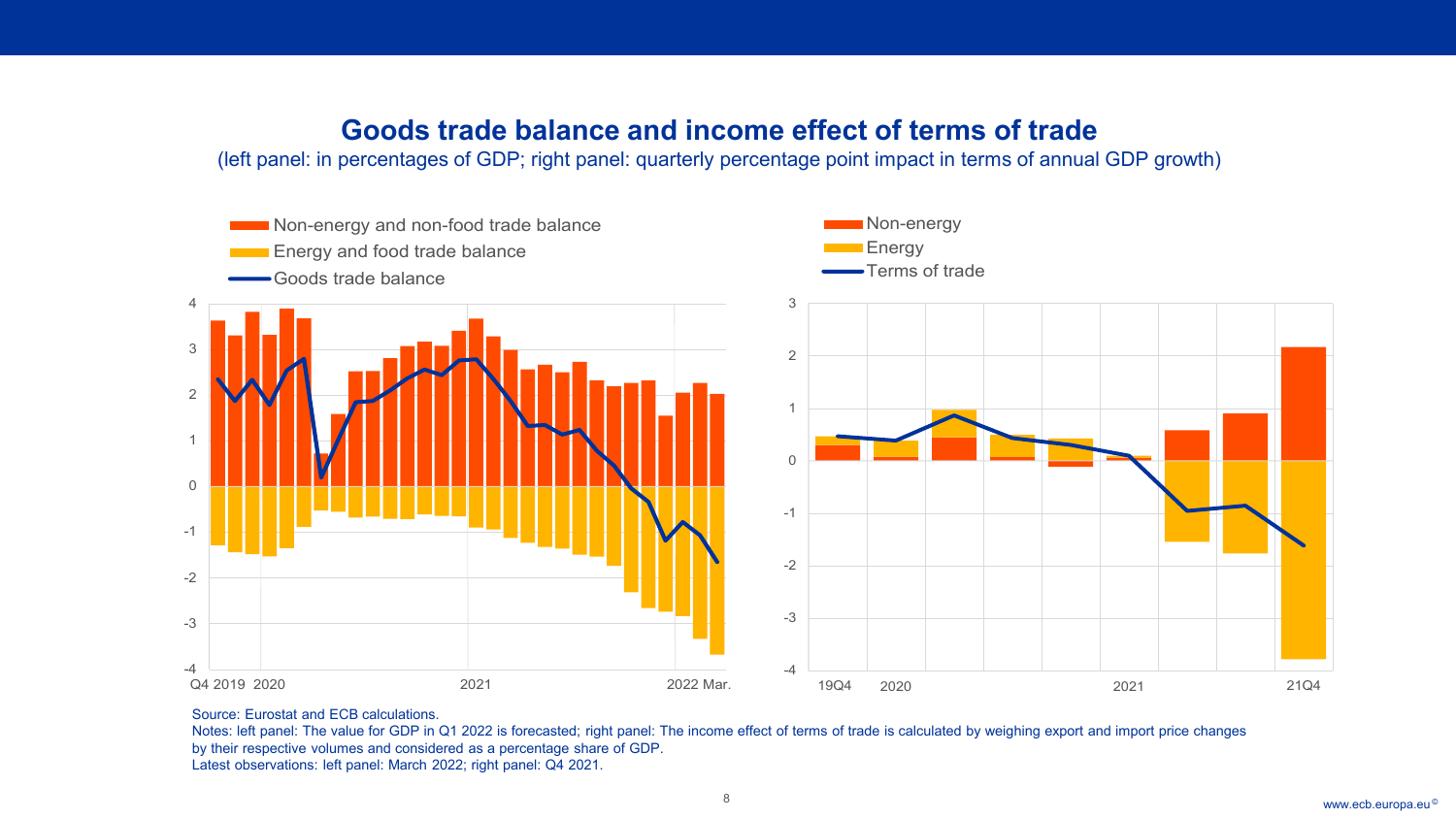### **PMI suppliers' delivery times: Contributions of supply and demand forces**

Rubric

(diffusion index in deviation from trend)



### **Industrial production excl. construction: Contributions of supply and demand forces**

(percentage in deviation from trend)



#### Sources: Eurostat, S&P Global and ECB staff calculations.

www.ecb.europa.eu 9 © Notes: The SVAR model shows the contribution of aggregate demand (due to demand and interest rate shocks) and aggregate supply (due to supply-chain disruption, energy and other cost-push shocks) forces (see also De Santis, Economic Bulletin, Issue 8/2021). April and May 2022 are computed using internal mechanical forecasts of industrial production. HICP headline and HICP energy prices. The variables incorporated in the model are HICP headline, HICP energy prices, industrial production (excl. construction), the ten-year OIS rate and the PMI suppliers' delivery times. The model is identified using sign and narrative restrictions as in Antolín-Díaz, J. and Rubio-Ramírez, J.F., "[Narrative Sign Restrictions for SVARs"](https://www.aeaweb.org/articles?id=10.1257/aer.20161852), American Economic Review, Vol. 108, No 10, 2018, pp. 2802-2829. Latest observation: May 2022.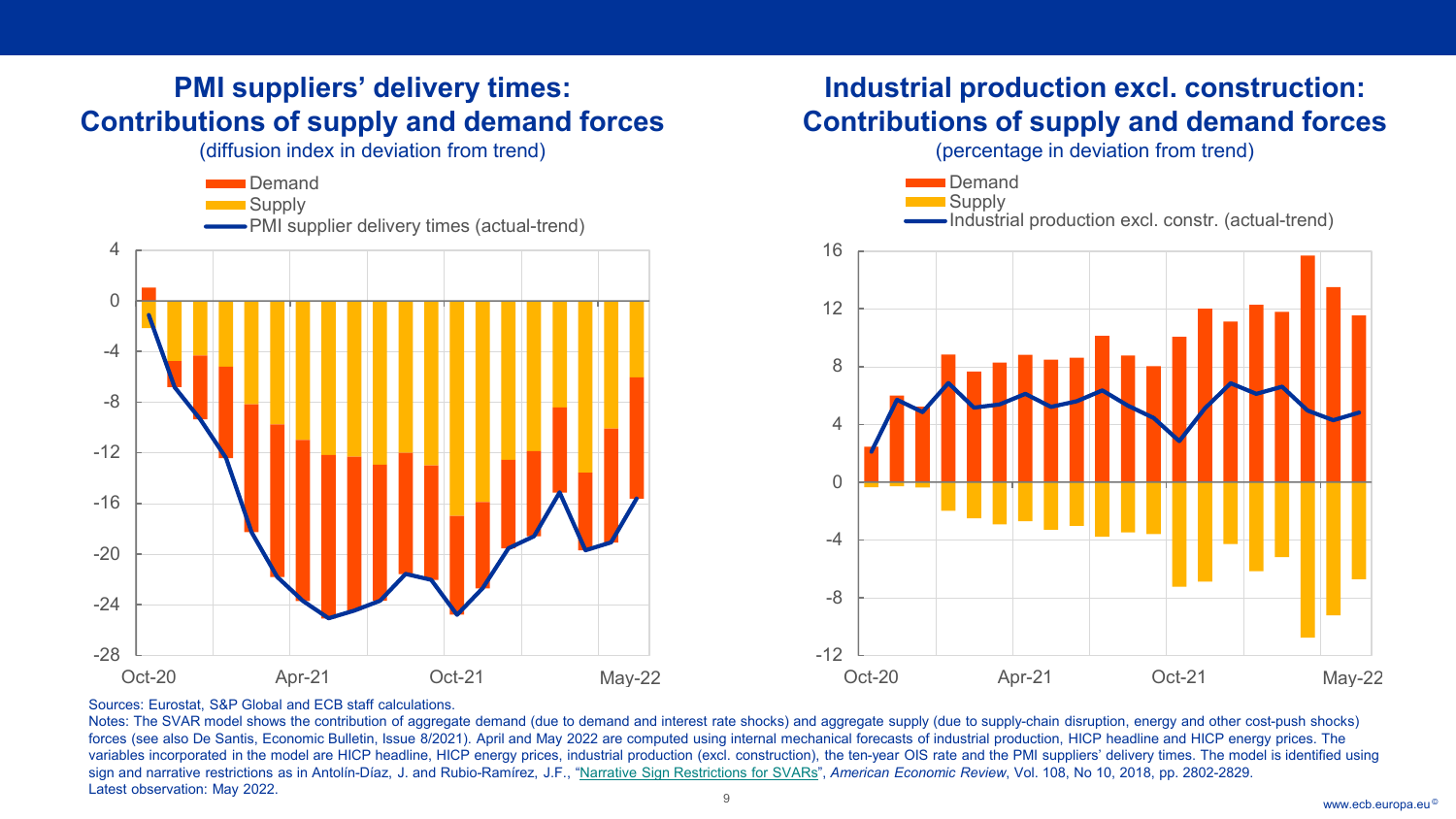### **Decomposition of inflation in non-energy industrial goods and services inflation**

(annual percentage changes; percentage point contributions)



Sources: Eurostat, Narrow Inflation Projections Exercise and ECB calculations.

Rubric

Notes: HICP non-energy industrial goods inflation is de-meaned by the model mean over the sample from July 2009 to February 2022. Services inflation is decomposed with non-constant weights. Latest observations: April 2022 for contact-intensive and not contact-intensive, May 2022 (flash) for the rest.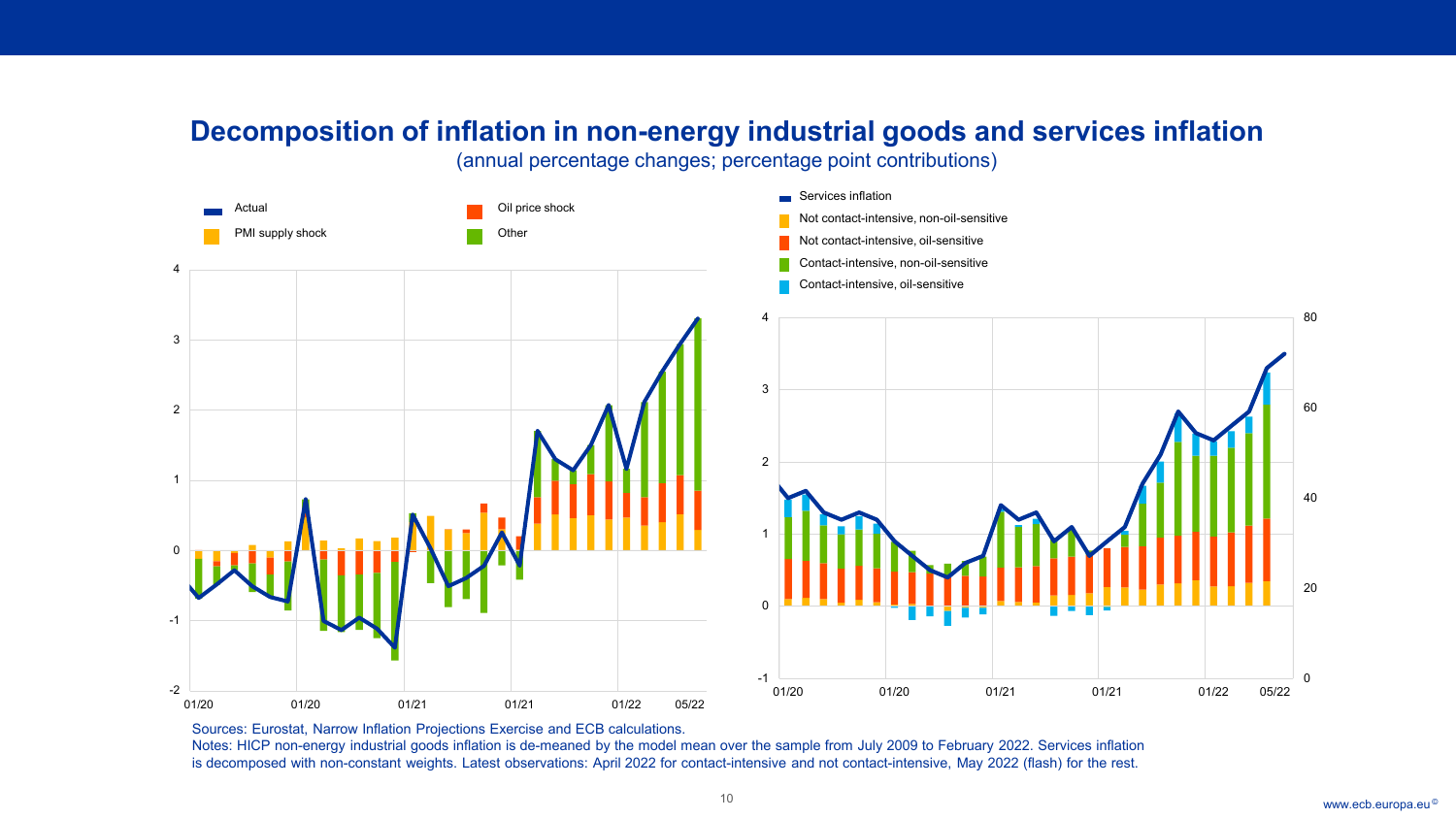### **GDP components and forecasts** (chart: index Q4 2019 = 100)

Rubric

| $\blacksquare$ GDP         | <b>Private investment</b>             |
|----------------------------|---------------------------------------|
| <b>Private consumption</b> | Government consumption and investment |



Source: Eurostat, ECB projections and calculations. Notes: The latest observations are for the first quarter of 2022.

## **European Commission forecasts for annual GDP growth**

(percentages)

|             | 2022 | 2023 |
|-------------|------|------|
| Spring 2022 | 2.7  | 2.3  |
| Autumn 2021 | 4.3  | 2.4  |

Source: European Commission.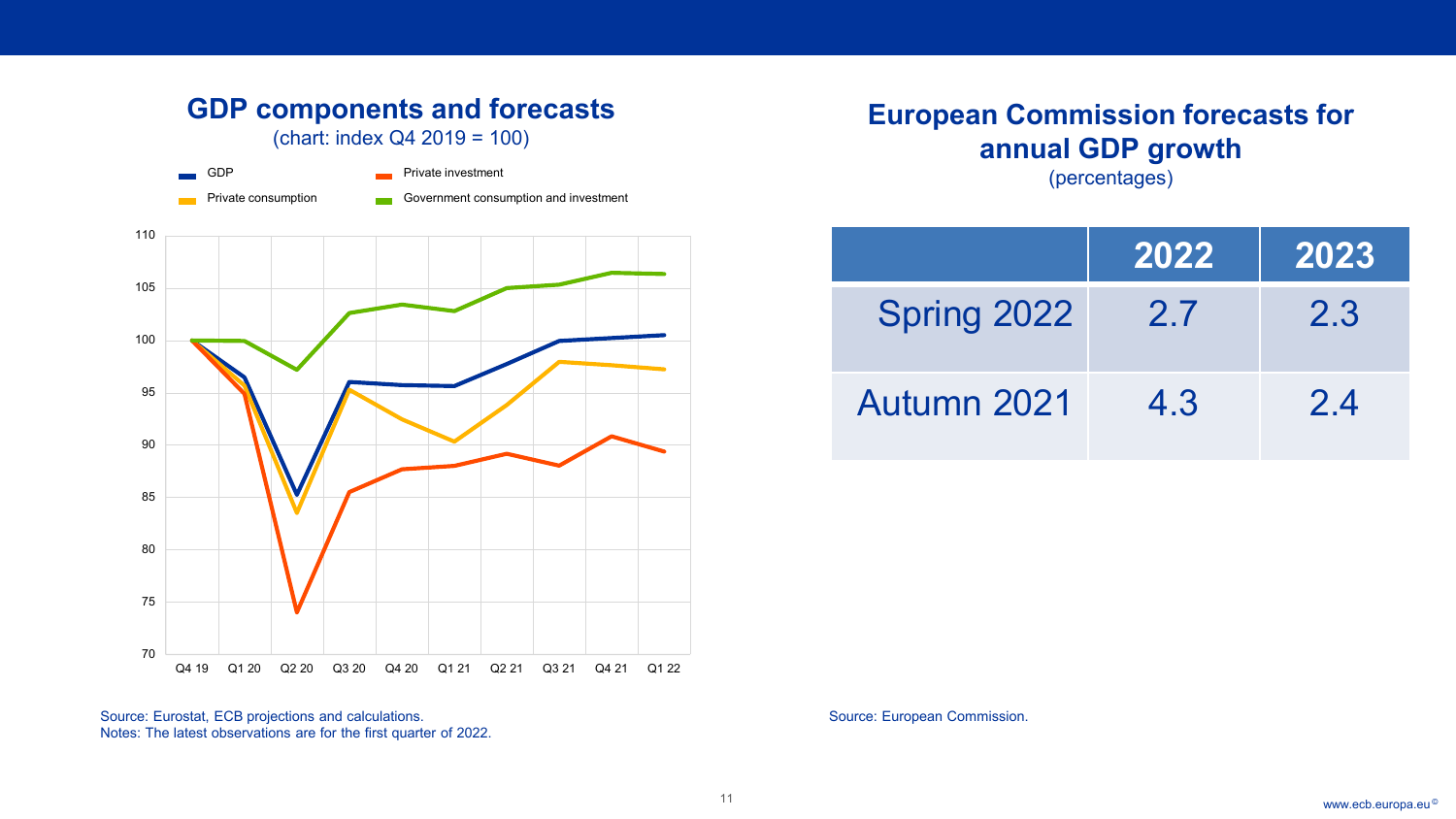### **Labour market: employment and hours worked by sector**

(index: Q4 2019 = 100; left panel: persons employed; right panel: total hours worked)



Source: Eurostat. Notes: The latest observations are for first quarter of 2022 for total economy employment and fourth quarter of 2021 for the rest.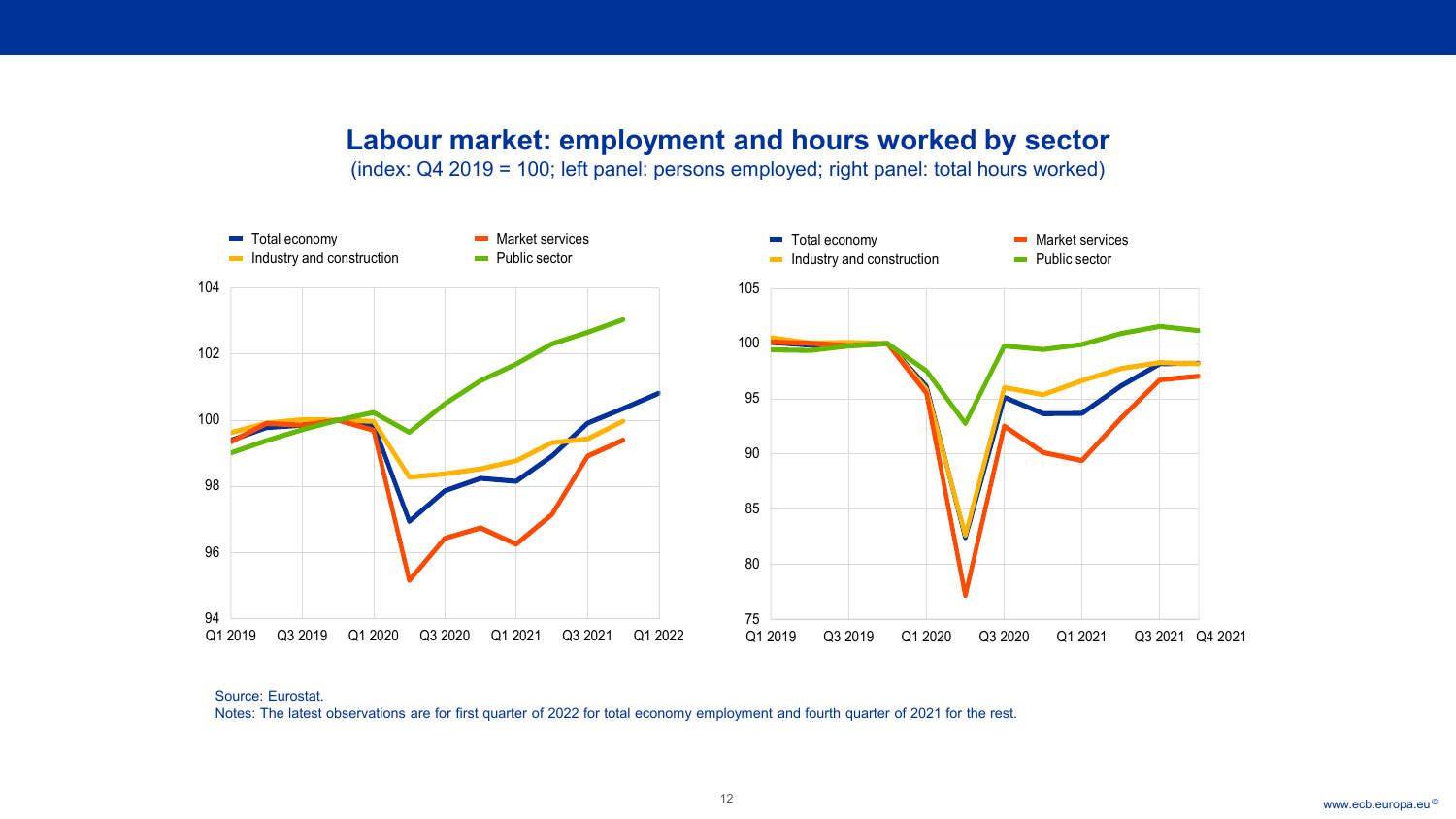## **Household saving rate**

Rubric

**Household saving rate** 

(percentages of disposable income)



Sources: Eurostat, European Commission and ECB calculations. Notes: The latest observation is for the fourth quarter of 2021. The data are seasonally adjusted.

### **Uses and sources of funds, including fiscal support measures, for euro area firms**



#### Sources: Eurostat, ECB and ECB estimates.

13 **Capital. The latest observations are for 2021.** Capital in the control of the capital. The latest observations are for 2021. Notes: "Fiscal support" is defined as the sum of the wage bill savings of firms due to job retention schemes, the effect of moratoria on loan interest payments and rents, tax deferrals and direct grants to firms. "Savings" is gross savings minus consumption of capital. "Credit" includes borrowing from banks and net issuance of debt securities, while "cash" includes currency and deposits. "Capital formation" is gross fixed capital formation plus change in inventories minus consumption of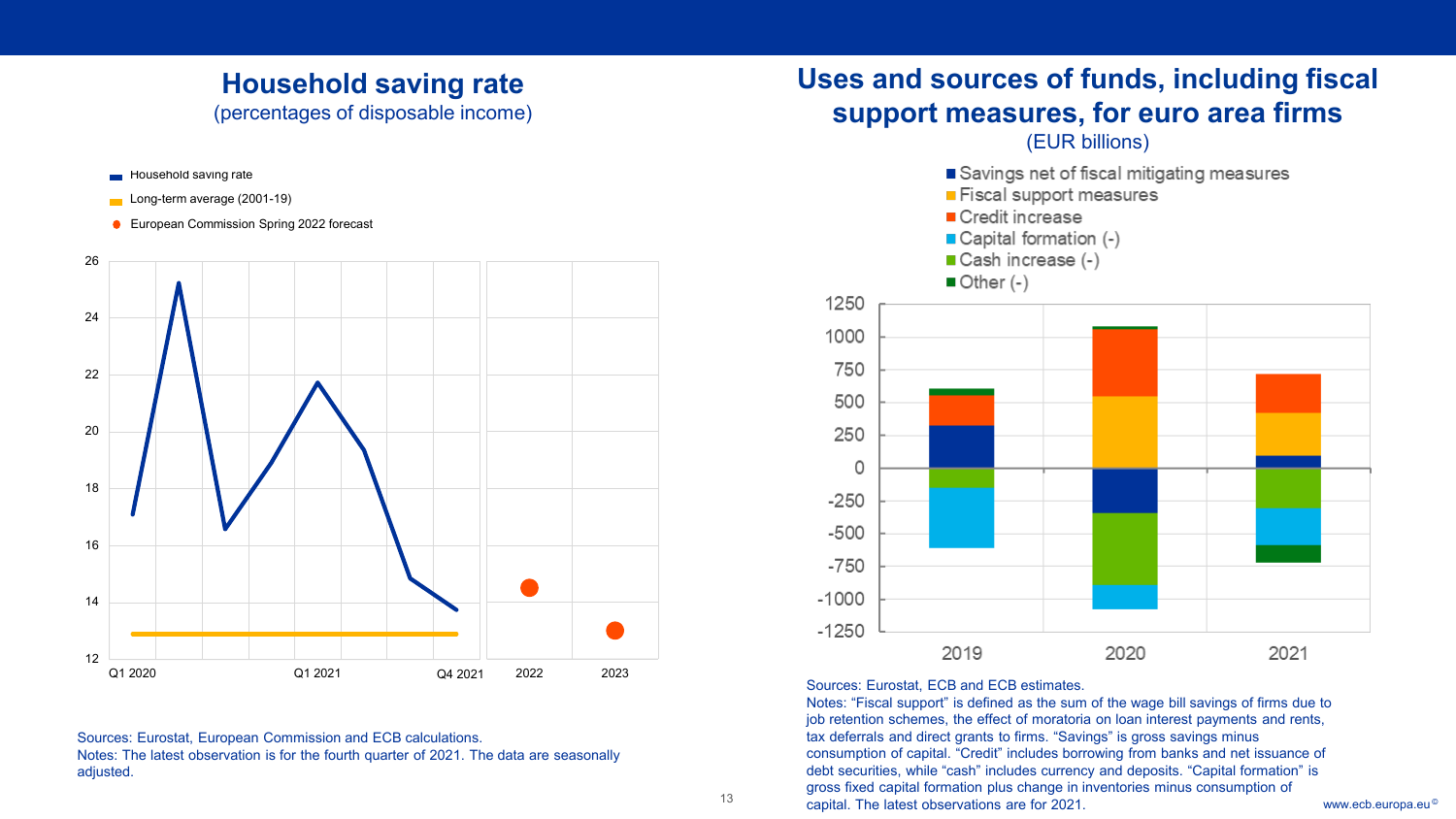### **PMI confidence indicators**

(diffusion index: 50 = no change)



Source: S&P Global. Note: The latest observations are for May 2022.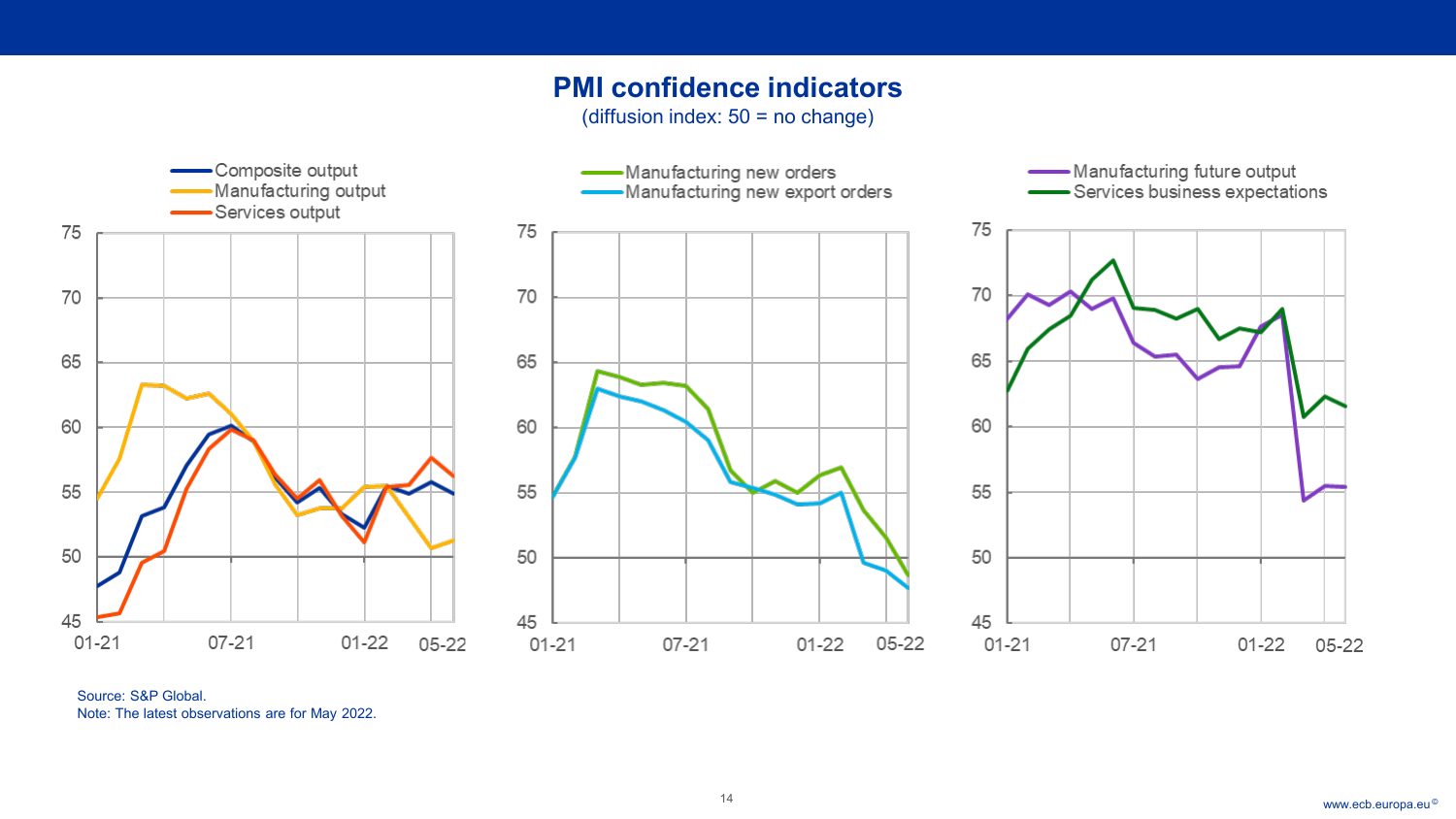

Sources: European Commission, ifo Institute, Sentix and ECB staff calculations. Notes: The standardisation is based on the average and standard deviation of the series from 2000 to 2019. The latest observations are for May 2022 for household confidence, ifo and Sentix and April 2022 for the other indicators.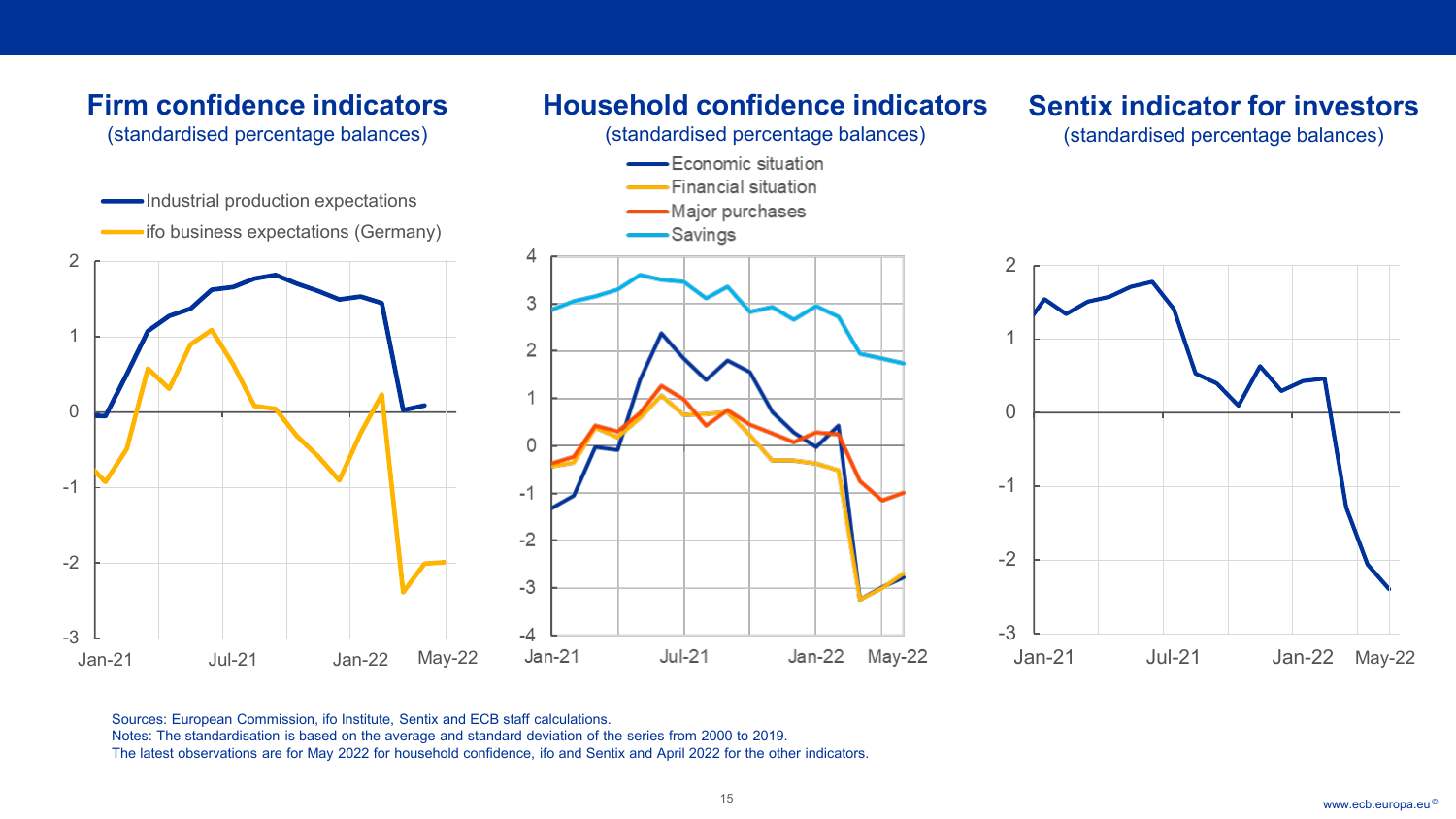## **Risks to inflation outlook**

- Catch-up adjustment in wages: extent; speed (multi-year)
- Re-set longer-term inflation expectations: extrapolation versus forward-looking
- Inflation psychology: intensity; persistence
- Downward revision in potential output: labour force; "de-globalisation"; [digitalisation]
- Real interest rate channel: investment, consumption, [credit], [asset prices]
	- $\triangleright$  Elasticity of activity to real interest rates
	- $\triangleright$  Covariance with terms of trade; uncertainty; macro outlook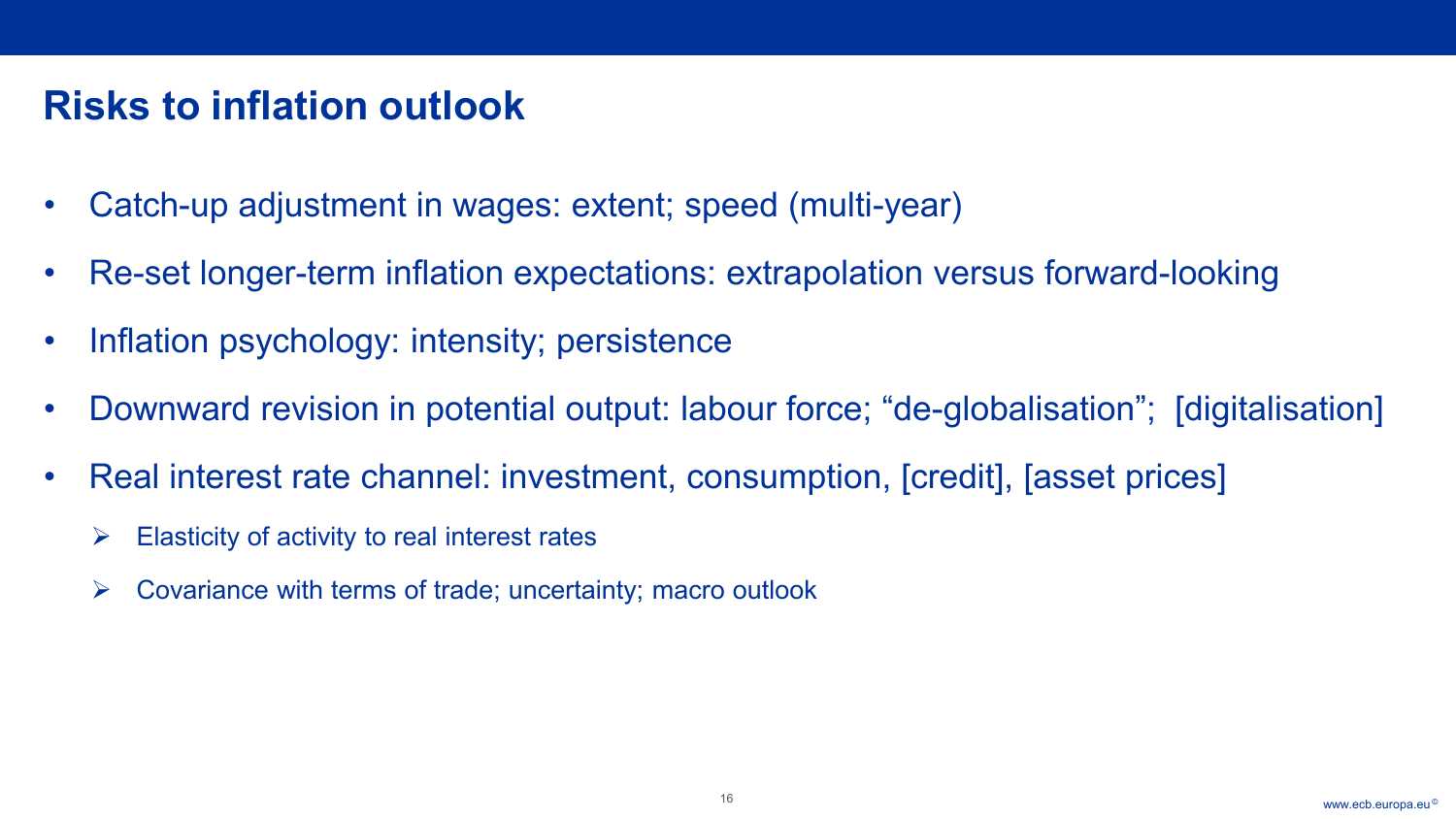### **Long-term inflation expectations**

(annual percentage changes; percentages of respondents)



Source: ECB Survey of Professional Forecasters.

Rubric

Notes: Respondents are asked to report their point forecasts and to separately assign probabilities to different ranges of outcomes. This chart shows the distribution of point forecast responses.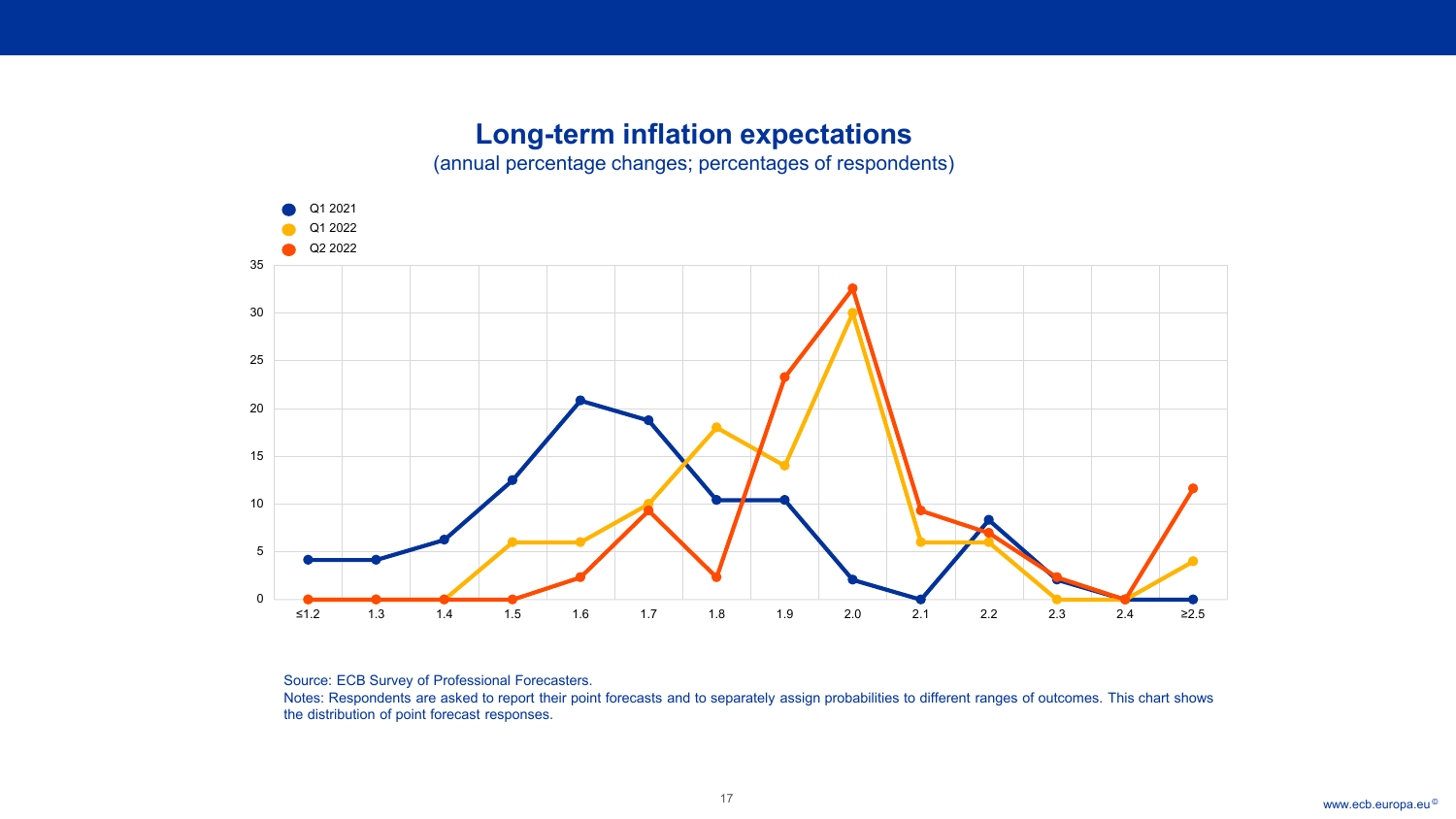### **Inflation-linked swap rate**

(percentages per annum)



#### Sources: Refinitiv and ECB calculations.

Rubric

Notes: Premia-adjusted average estimates based on two affine term structure models following Joslin, Singleton and Zhu (2011) applied to ILS rates adjusted for the indexation lag (monthly data), as in Camba-Mendez and Werner (2017); see Burban et al. (2021), "Decomposing market-based measures of inflation compensation into inflation expectations and risk premia", Economic Bulletin, Issue 8, ECB. The latest observations are for the end of May 2022 (monthly models).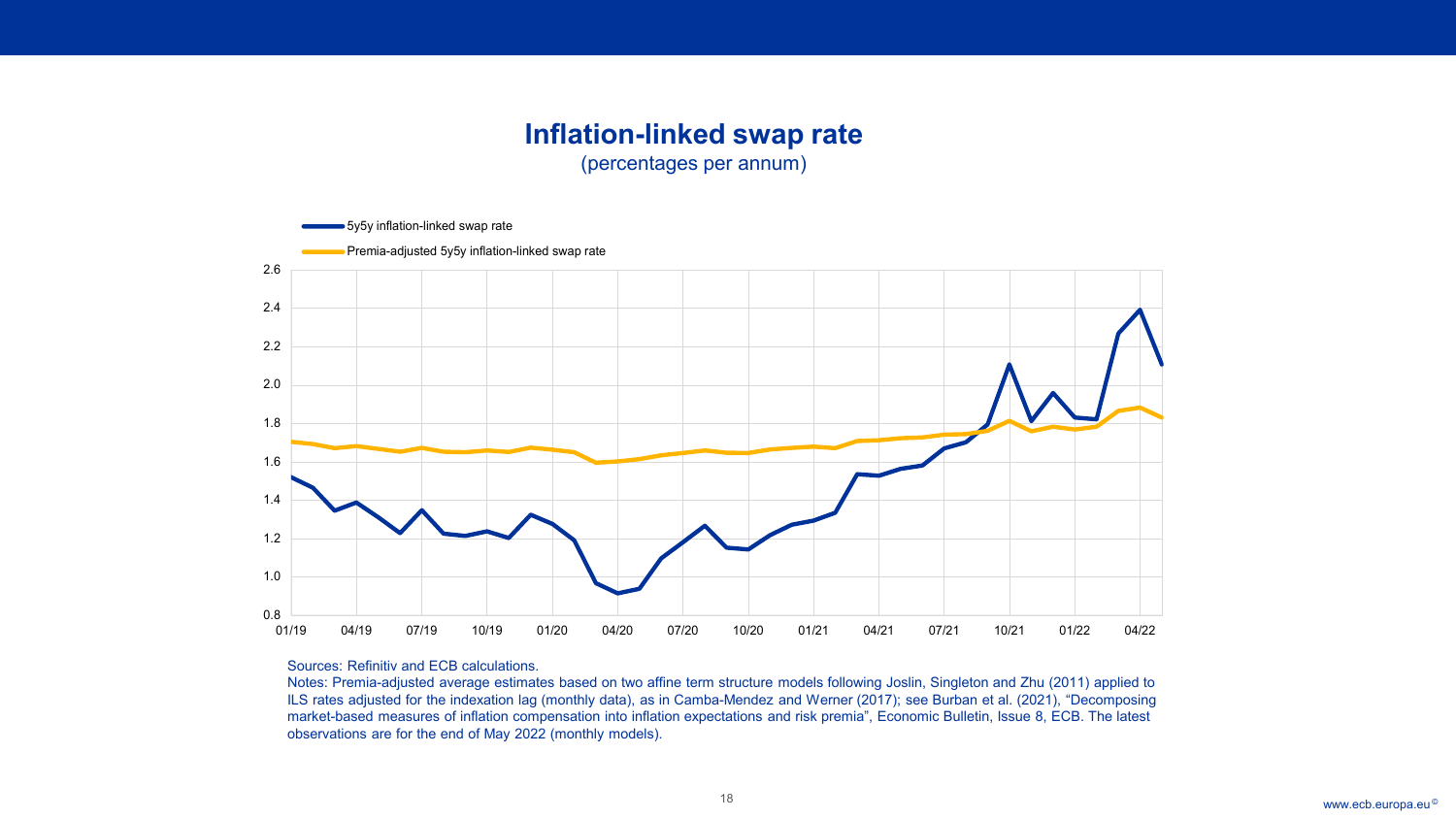### **Inflation expectations in the ECB Consumer Expectations Survey**

(left panel: annual percentage changes; right panel: annual percentage changes; percentages of respondents)



Sources ECB Consumer Expectations Survey and ECB staff calculations.

Notes: "Median" refers to the median across individual respondents. The data are winsorised at the 2nd and 98th percentile.

The latest observations are for April 2022.

Rubric

Mean values are 3.9%, 4.9% and 4.6% for February, March and April respectively. Median values are 2.1%, 2.9% and 2.7% for February, March and April respectively.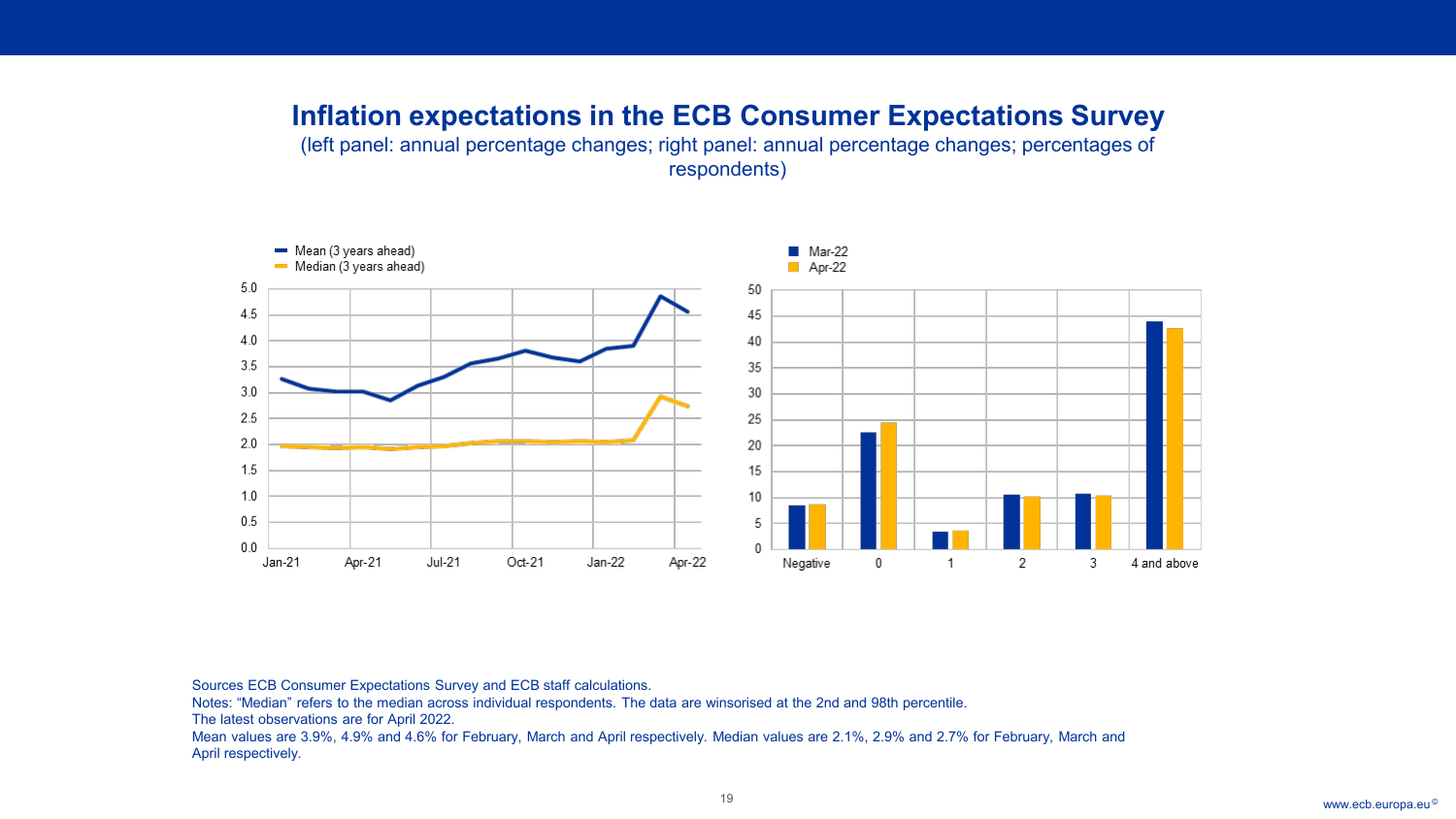### **Forward-looking euro area wage tracker**

Rubric

(annual percentage changes; percentage share)



Sources: Calculated based on microdata on wage agreements in Germany, Italy, Spain and the Netherlands. Data fort the Netherlands is based on the database maintained by the Dutch employer association AWVN. For Italy the data comes from Istat (contratti collettivi e retribuzioni contrattuali), for Spain from the Ministerio de Trabajo y Economía Social and for Germany from Bundesbank.

Notes: Experimental euro area wage tracker includes weighted average of Germany, Italy (data from July 2021 to September 2022) Spain and the Netherlands. The orange line shows the weighted average of wage increases in agreements that have not yet expired, weighted by the number of workers covered by these agreements. The green lines show weighted averages of wage increases in agreements that were concluded in 2022, weighted by the number of workers covered by these agreements. Number of employees kept constant 2022 onwards. Latest observations: Last agreements signed in DE May 2022, NL and ES April 2022, IT in March 2022.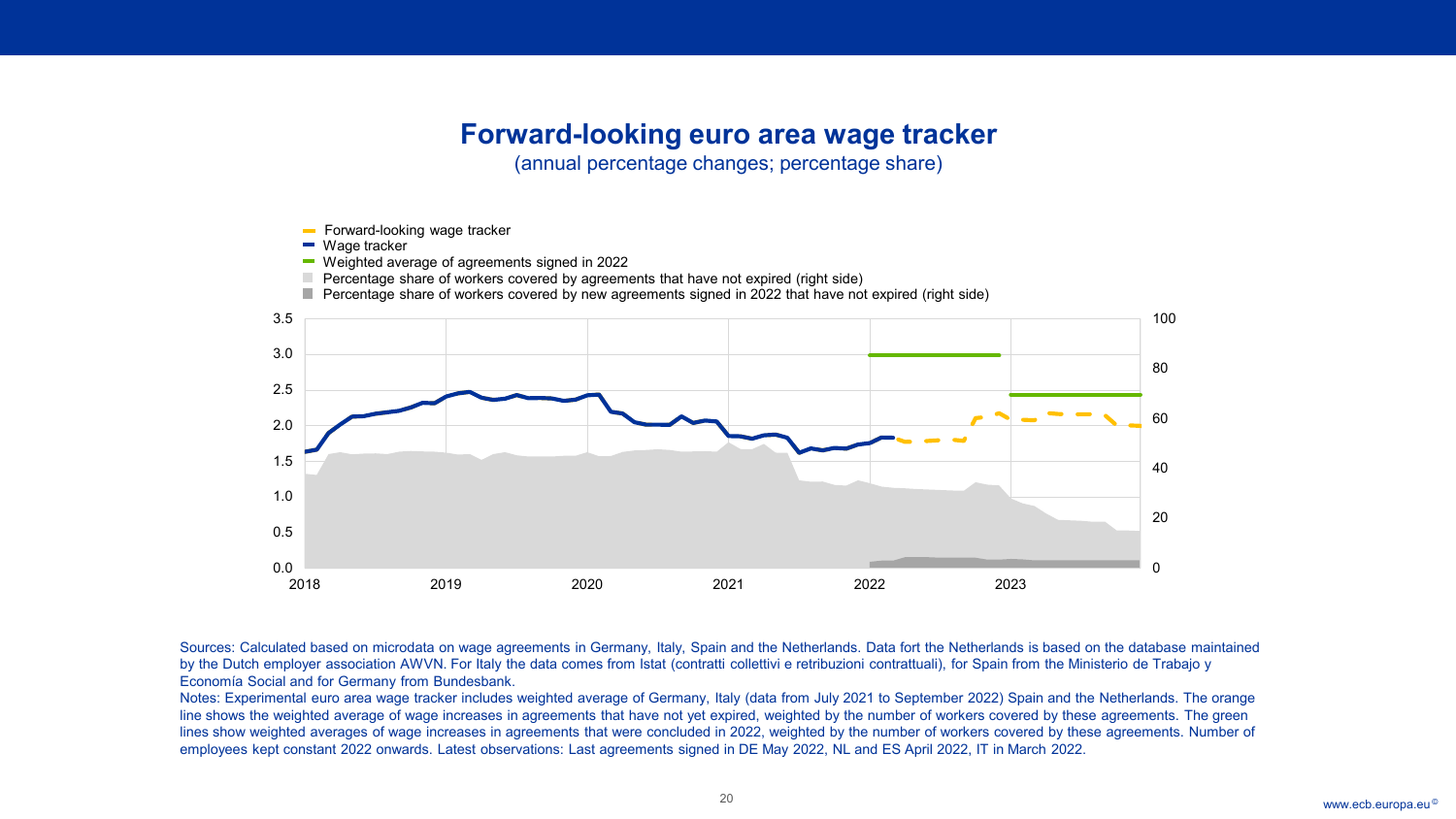### **Monthly flow of net purchases under APP and PEPP** (EUR billions)



#### Source: ECB.

Rubric

Notes: The chart shows aggregated net purchases under the asset purchase programme (APP) and the pandemic emergency purchase programme (PEPP) at month-end. The latest observations are for April 2022. The values for May and June 2022 reflect the ECB's most recent monetary policy announcement.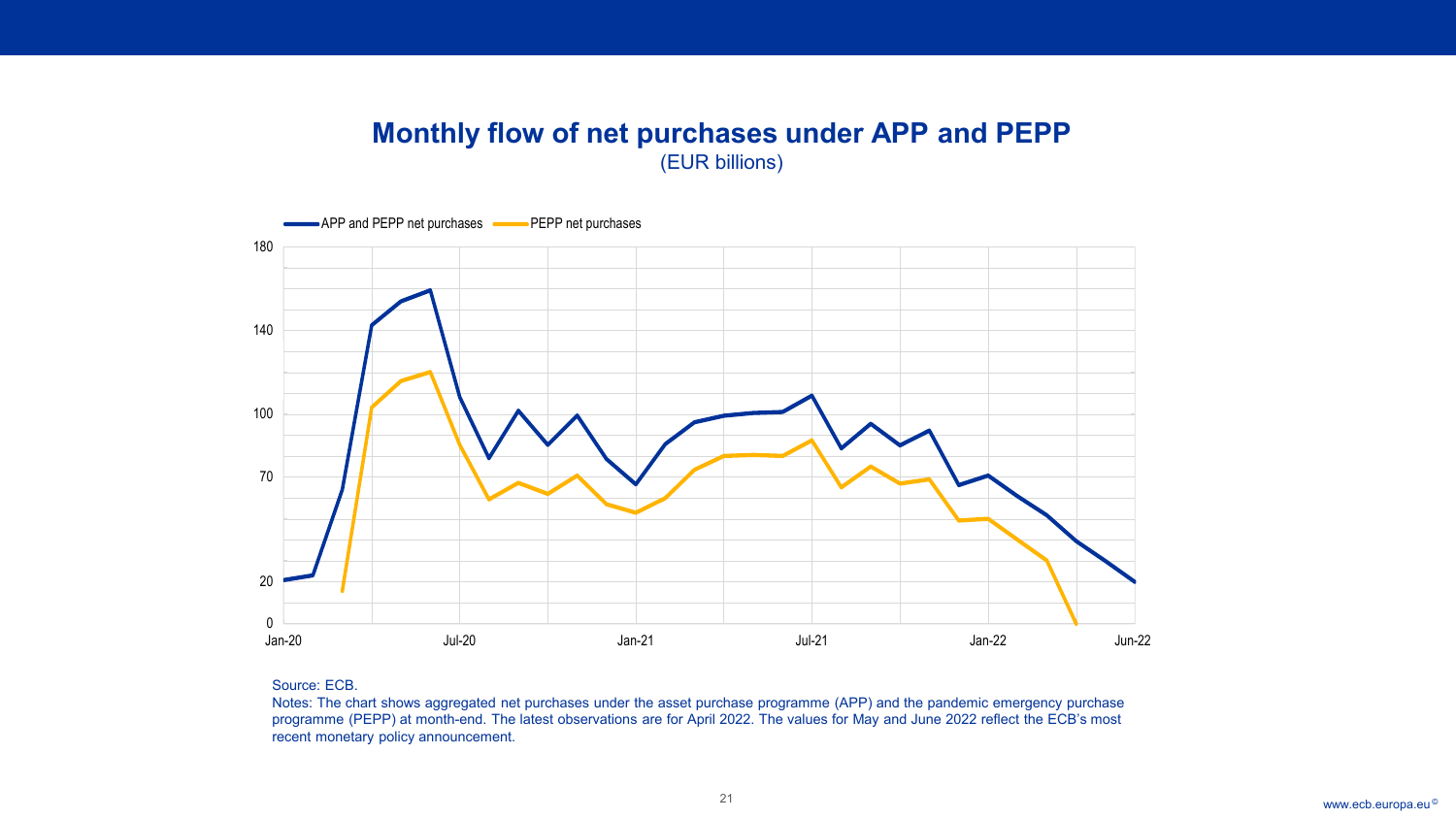### **TLTRO III: lowest rate**

#### (percentages per annum)



#### Sources: ECB and ECB calculations.

Rubric

www.ecb.europa.eu <sup>©</sup> Notes: The TLTRO III lowest rate is the one achievable by a bank meeting all the lending performance thresholds. The solid blue line shows the minimum TLTRO rate after each subsequent recalibration: the minimum rate after the March 2020 and April 2020 recalibrations is the lowest possible rate achievable by repaying the funds at the earliest possible date, while from December 2020 it is the lowest possible rate achievable by repaying the funds at the end of the extended period of temporary rate reduction in June 2022. The dashed blue line after June 2022 shows the evolution of the lowest rate TLTRO III implied by a constant deposit facility rate (DFR) at current levels (-0.5%); the red lines show the lowest TLTRO rate based on the expectations for the DFR as reported in the April 2022 Survey of Monetary Analysts: median (solid line) and 25<sup>th</sup>-75<sup>th</sup> percentiles (dashed lines). The rates displayed after June 2022 represent the lowest achievable rate in each quarter assuming that all outstanding funds are repaid in that quarter, where the outstanding funds in a given quarter are calculated as the funds that are outstanding as of now minus all operations maturing by that time.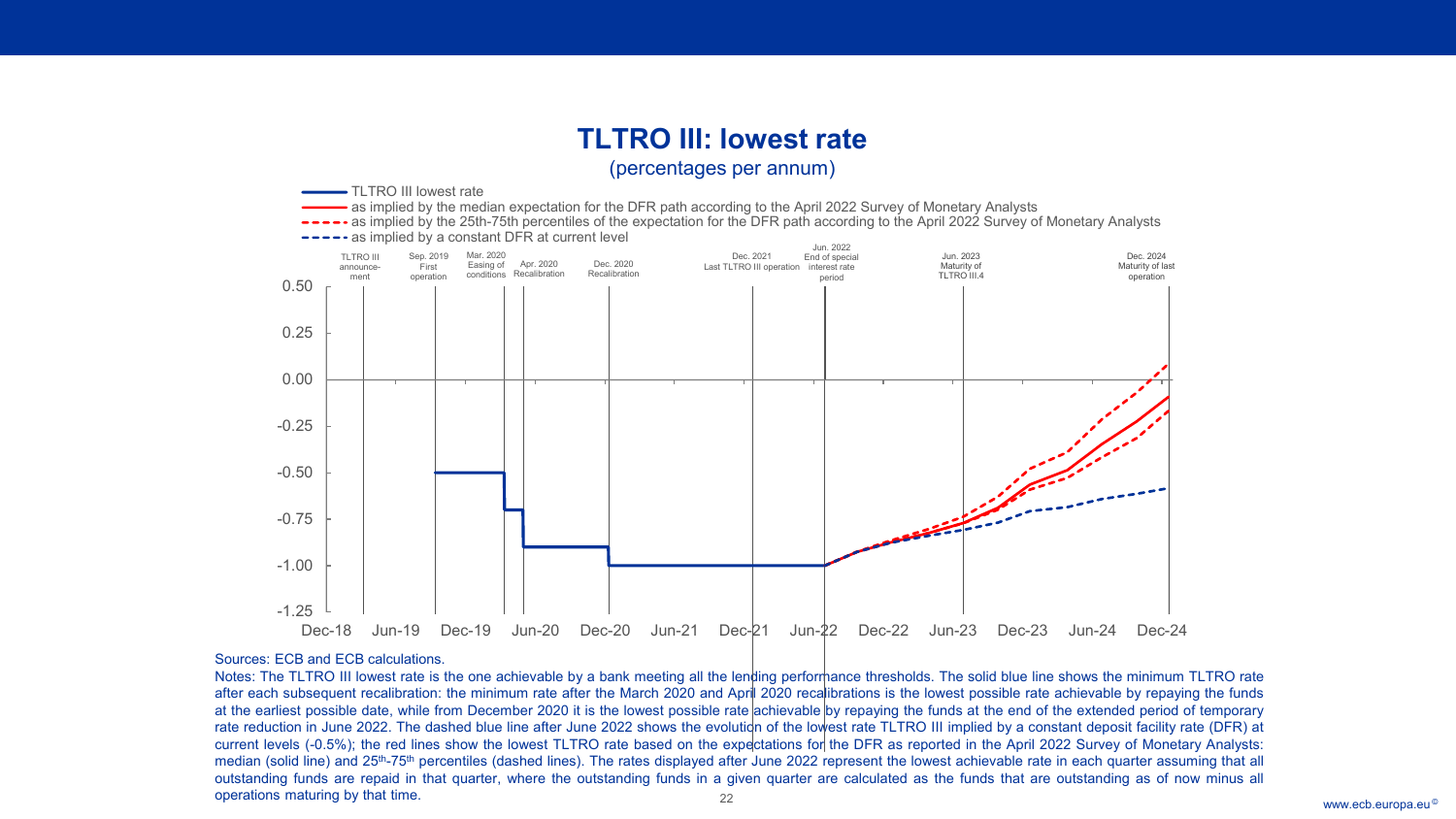# -1.0 -0.5 0.0 0.5 1.0 1.5 2.0 1Y 2Y 3Y 4Y 5Y 6Y 7Y 8Y 9Y 10Y Latest **Communist December 2021 Communist December 2020** December 2019 **Overnight interest rate swap yield curve** (percentages per annum)

Rubric

Sources: Bloomberg, Refinitiv and ECB calculations. Note: The curves refer to the day before the respective Governing Council meetings (15 December 2021, 9 December 2020 and 11 December 2019). The latest observations are for 30 May 2022.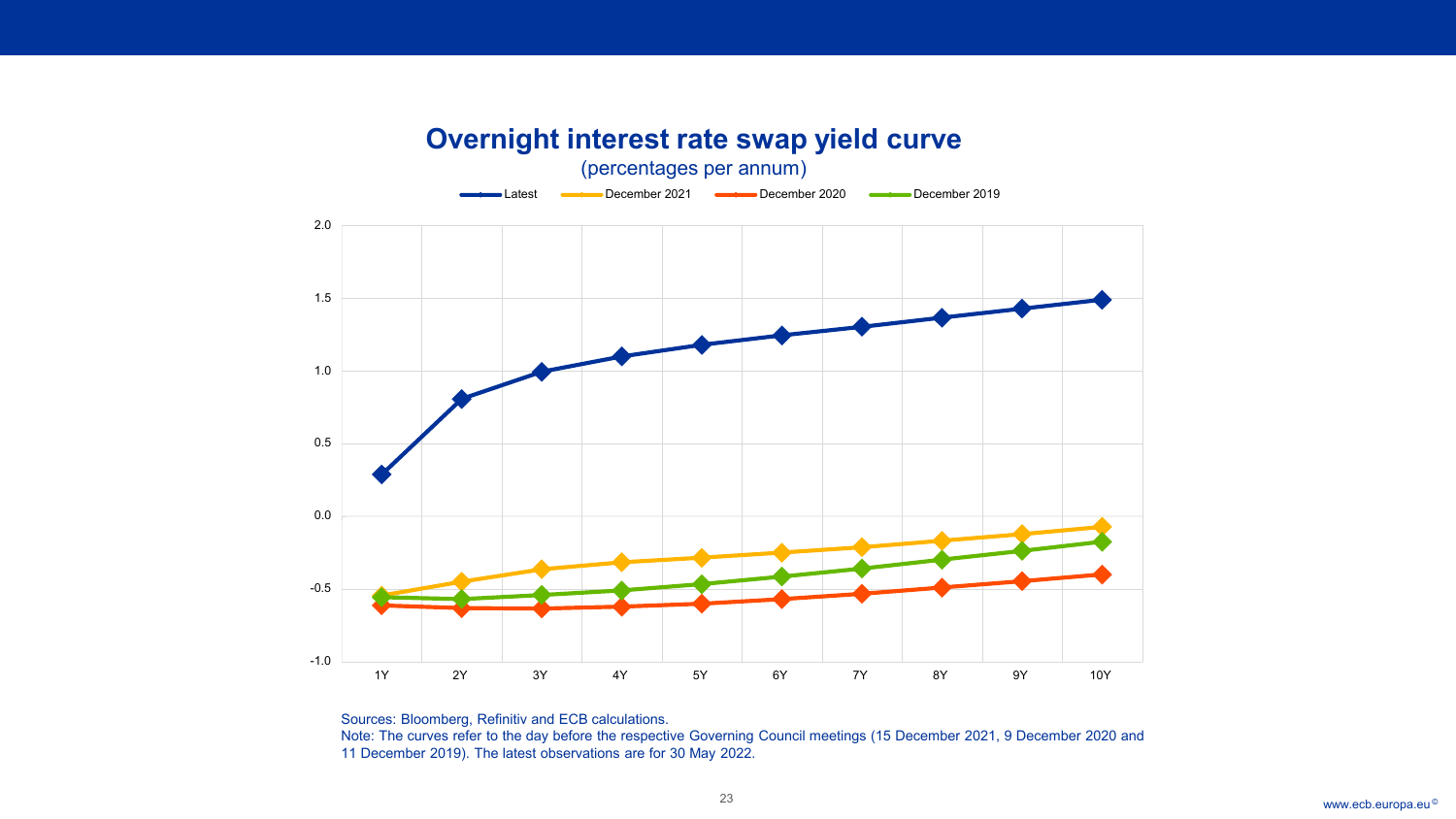### **Financial market developments since 1 December 2021**

Rubric



to Investment Grade. HY refers to High Yield. The latest observations are for 27 May 2022.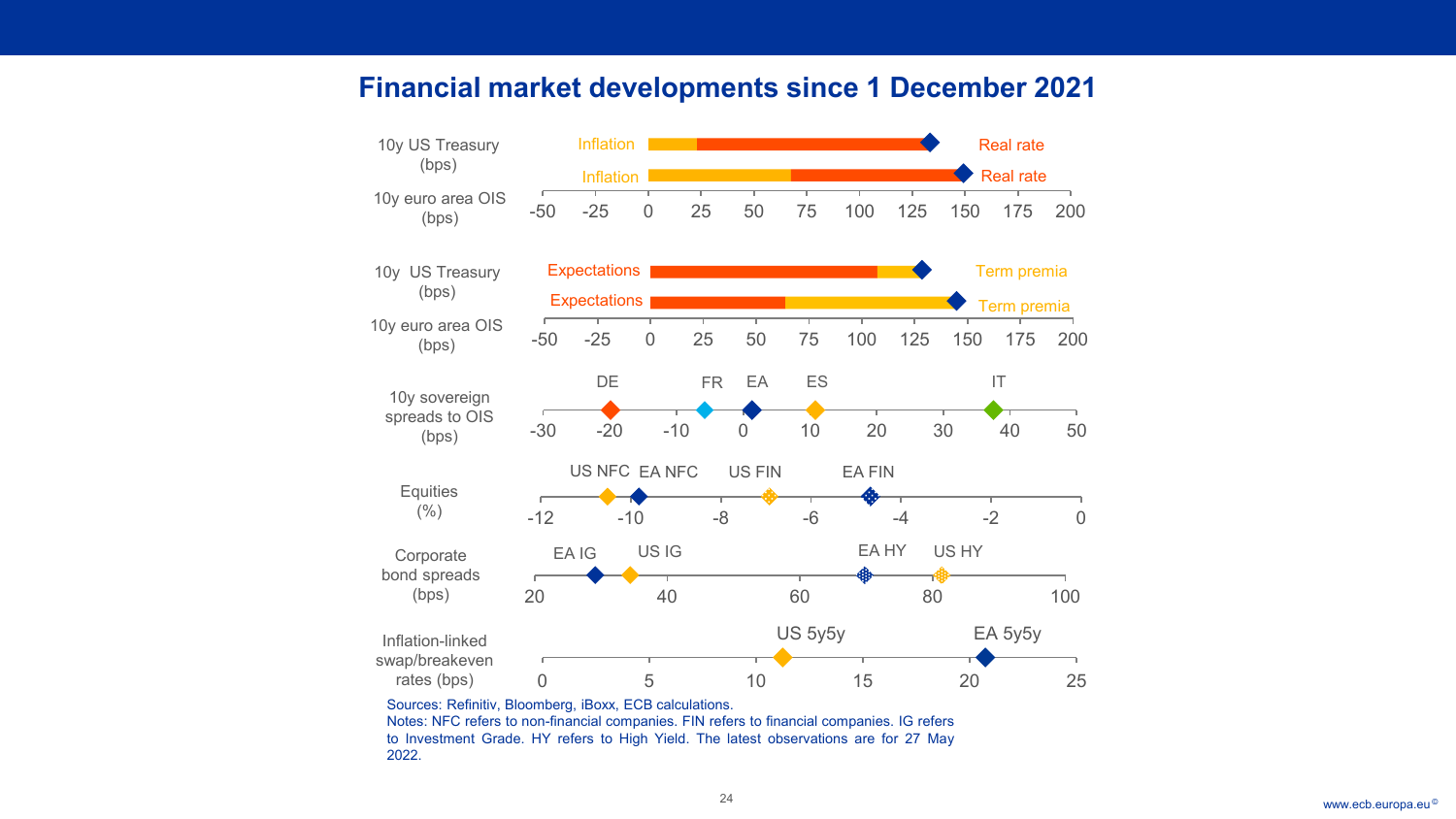### **Sovereign yields and OIS rates**

(percentages per annum)



### **Bank bond yields and sovereign yields**

(percentages per annum)



#### Sources: ECB and ECB calculations.

Rubric

Notes: Each dot corresponds to a daily recording of the sovereign yield in a given country and the OIS rates with the same maturity for the same day . Countries include DE, FR, IT and ES. Maturities span from 1 to 10 years plus 15, 20 and 30 years. Latest observation: 24 May 2022.

Sources: IHS Markit iBoxx and ECB calculations.

Editor Observation: 24 May 2022. Notes: Each dot corresponds to a daily recording of the average yield for senior unsecured bonds with a given maturity issued by banks in a given country and the sovereign yields with the same maturity for the same day in the same country. Countries include DE, FR, IT and ES. Maturities span from 1 to 10 years plus 15, 20 and 30 years. Latest observation: 24 May 2022.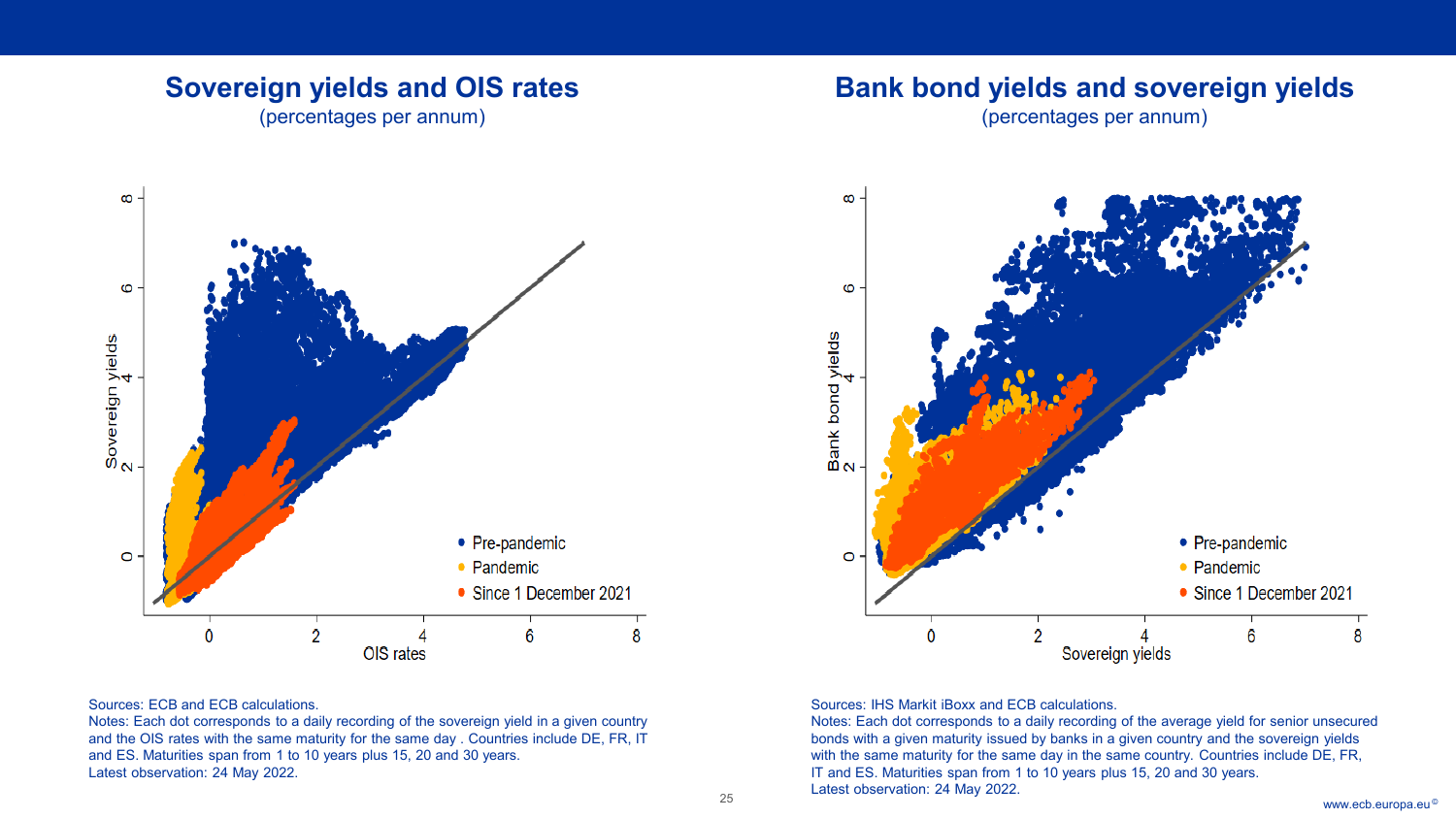### **Evolution of deposit rates and bank bond yields**

Rubric

(percentages per annum)



Sources: ECB (MIR), IHS Markit iBoxx and ECB calculations. Notes: Deposit rates are on new business. Daily bank bond yield is the average yield for senior unsecured bonds from IHS Markit iBoxx. Latest observation: April 2022 for MIR; 24 May 2022 for iBoxx.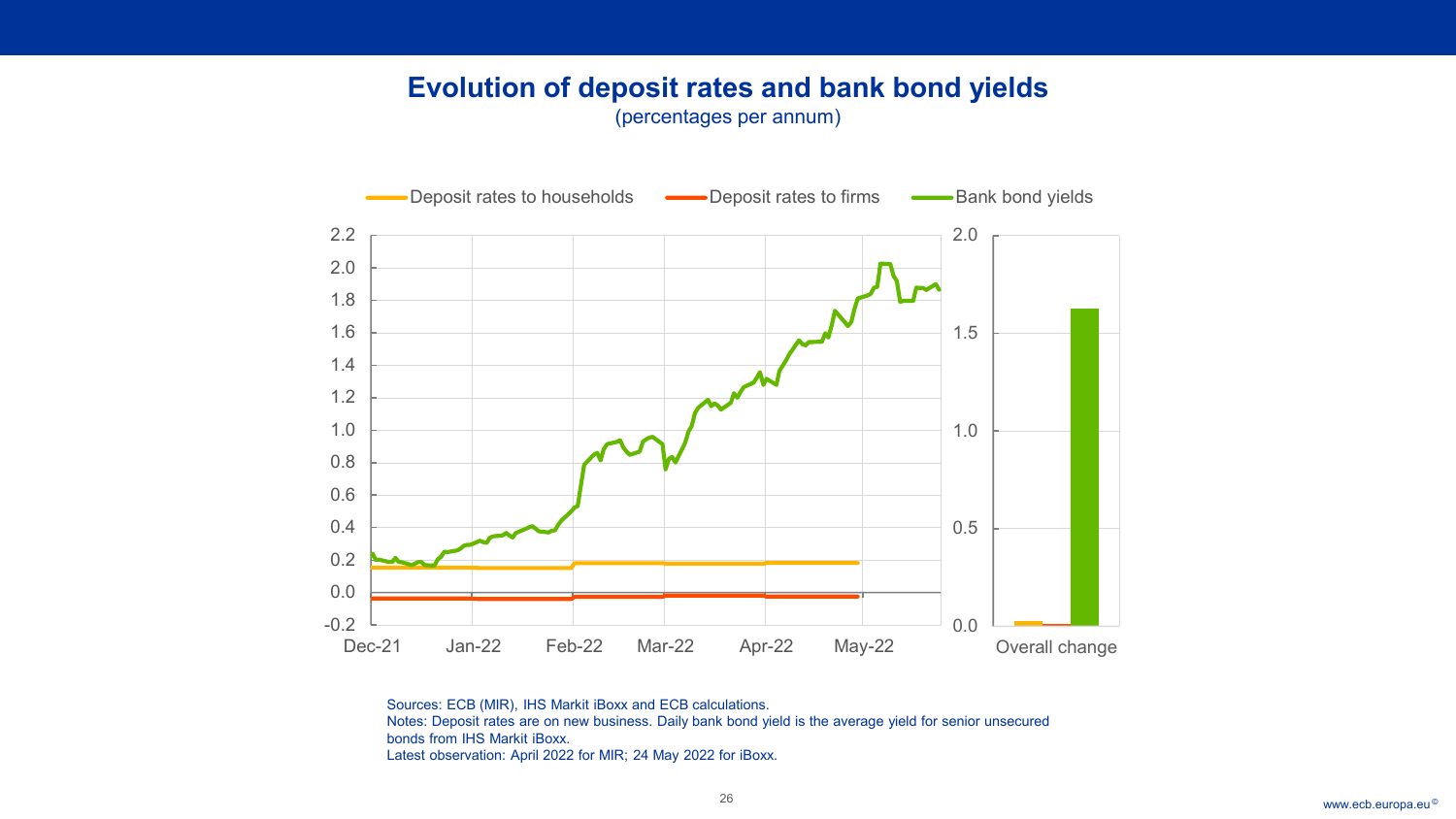# -3.0 -2.5 -2.0 -1.5 -1.0 -0.5 0.0 1y1y 1y2y 1y3y 1y4y 1y5y 1y6y 1y7y 1y8y 1y9y 1 December 2021 - 27 May 2022 **rates** (percentages per annum)

**Term structure of real forward interest** 

Sources: Bloomberg and Refinitiv.

Rubric

Note: Real forward rates are calculated by subtracting the inflation-linked swap forward rates from the nominal OIS forward rates for each maturity.

### **Change in real forward interest rates**

(percentage points)



#### Change since 1 December 2021

Sources: Bloomberg and Refinitiv.

Notes: Real forward rates are calculated by subtracting the inflation-linked swap forward rates from the nominal OIS forward rates for each maturity. The latest observation is for 27 May 2022.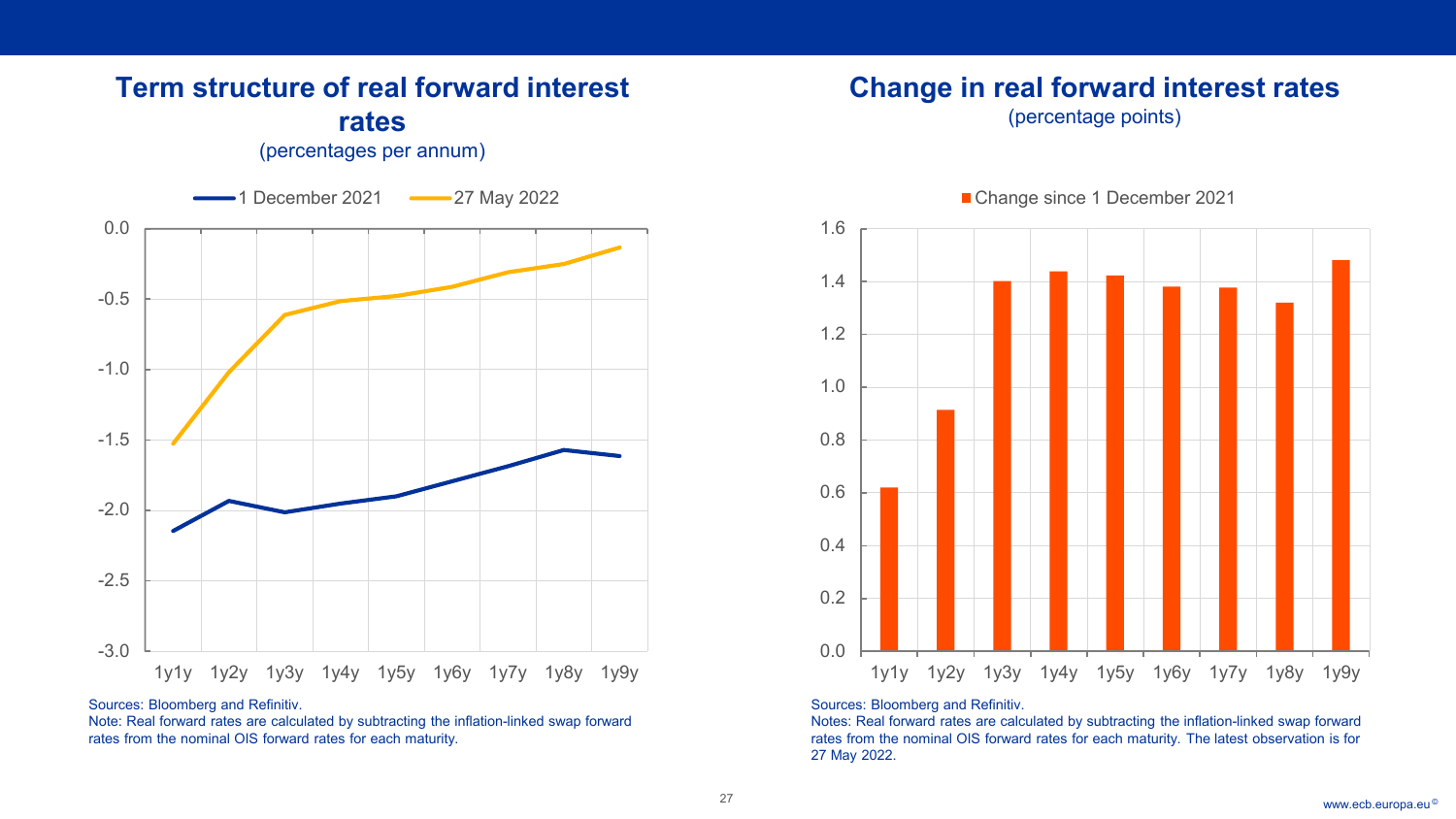### **Net external financing of euro area NFCs based on selected instruments**

Rubric

(monthly flows in EUR bn, SA data)



Sources: ECB (BSI, SEC, CSEC) and ECB calculations. Notes: Net external financing is the sum of MFI loans, net issuance of debt securities and net issuance of listed shares. Latest observation: April 2022.

### **MFI loans to households**

(annual percentage changes)



#### Sources: ECB (BSI).

Notes: MFI loans are adjusted for sales, securitisation and cash pooling. Latest observation: April 2022 for total loans to households; 2022Q1 for the euro area aggregate loans by purpose.